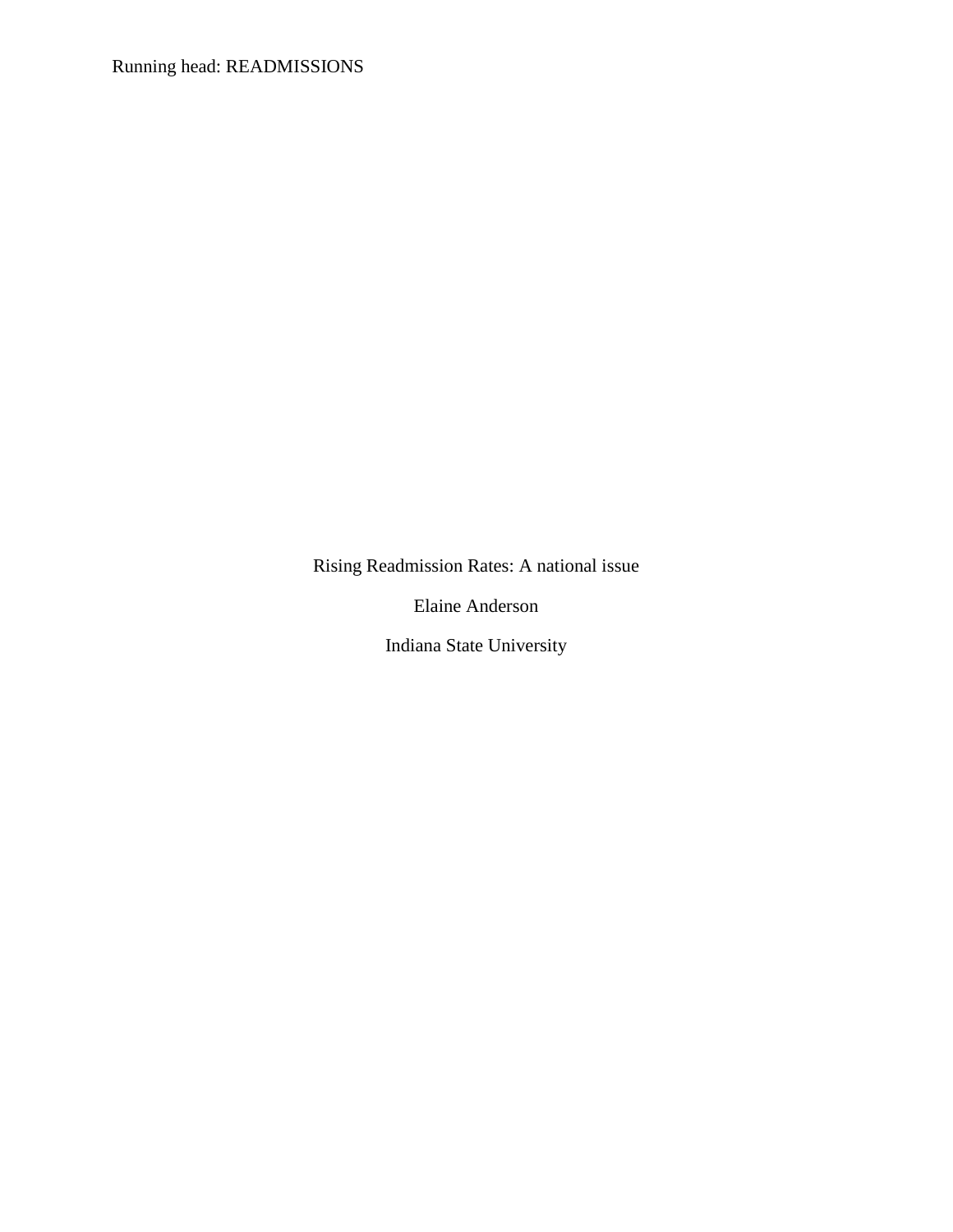# Table of Contents

| 19 |
|----|
| 21 |
|    |
|    |
| 23 |
| 24 |
| 24 |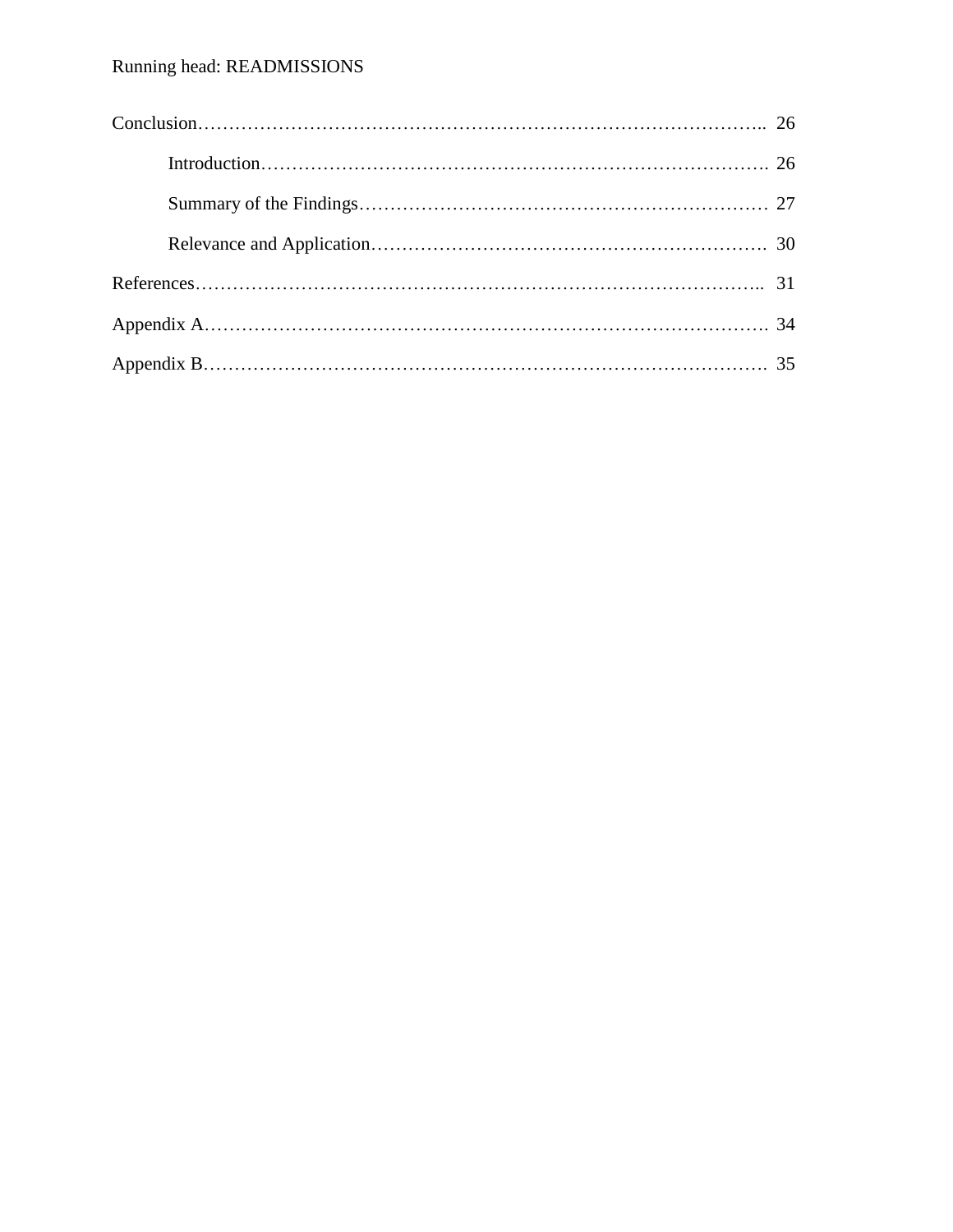#### Abstract

Recently there has been a rise in hospital readmission rates. As a result of this increase in readmissions, the Affordable Healthcare Act (ACA) was implemented to assist in reducing hospital readmissions. This was done by penalizing hospitals for readmissions associated with the Medicare population. Prior to this research, the effect of this legislation on the readmission rate was unknown. Additionally, the different aspects or factors that contributed to an individual's risk for being readmitted were unclear. Also it was uncertain how a high verses low nurse-to-patient ratio would affect patient outcomes and the readmission rate. Finally, the effects of being hospitalized on the patient were unknown. Both subjective and objective data were evaluated for this research. After extensive research it was found that the readmission rate was declining slightly, but it was still unclear whether the ACA was the cause for this decline. Additionally, it was uncovered that the main factors that contributed to being readmitted included: age, disease, literacy barriers, community support, medication and quality of care. Furthermore, high nurse-to-patient ratios contributed to an increase in a hospital's readmission rate as a result of a decrease in the quality of care given by the nurse. Finally it was concluded that patients that experience high stress levels are at a greater risk for being readmitted and post invasive care syndrome often occurs post-discharge. In order to prevent readmission it is necessary to collaborate with other health professions to meet the unique needs of each patient.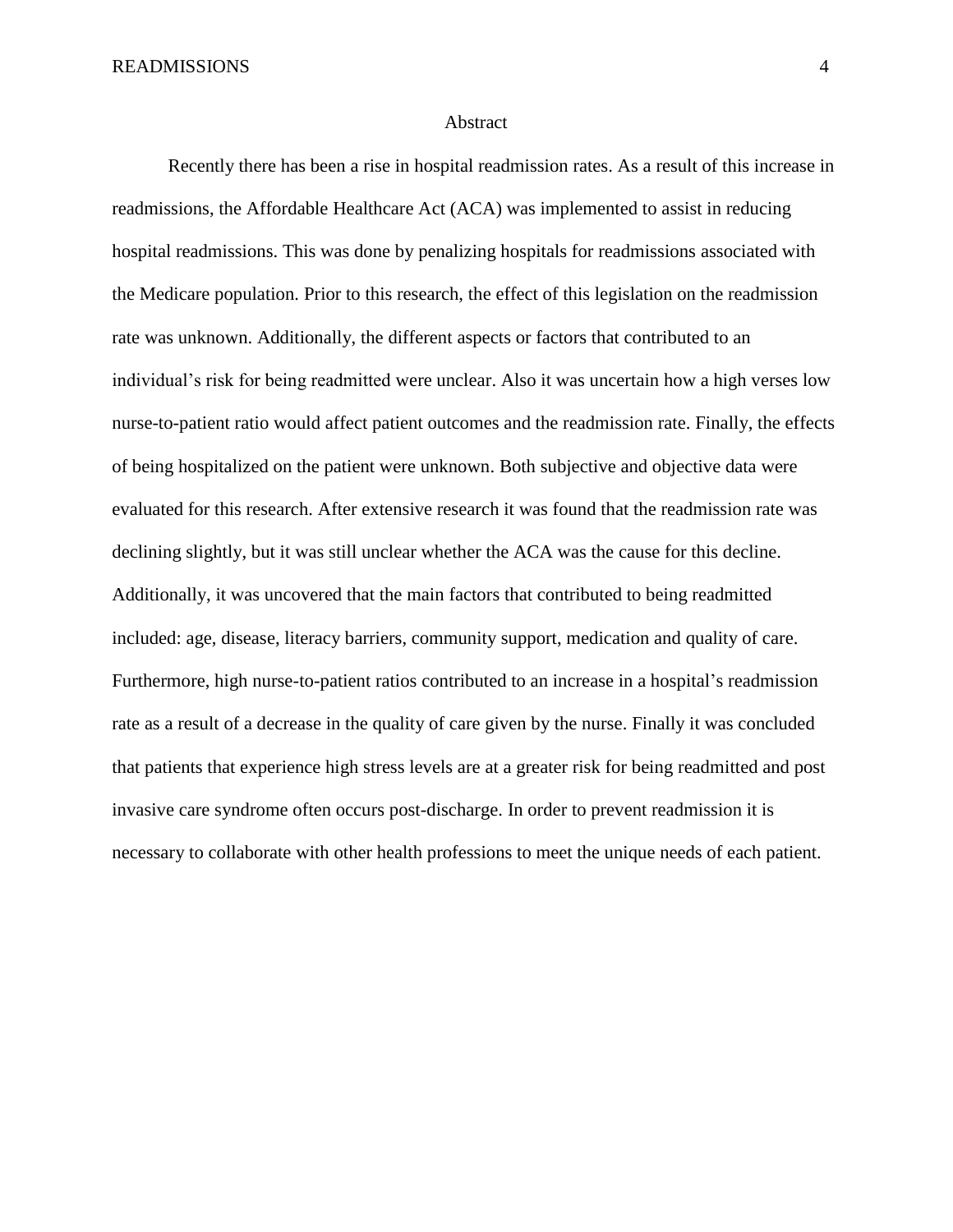#### Rising Readmission Rates: A national issue

# **Introduction**

# **Background**

The function of acute healthcare facilities is to provide intensive care to patients with improvement and eventual discharge as the optimal outcome. While many patients are discharged without incident, patients are often readmitted into the facility. A readmission is defined as a previously discharged patient being readmitted less than thirty days later. When examining current healthcare trends, a concerning development is the surge of readmissions in acute care institutions, specifically hospitals. This trend can be evaluated by examining fines from The Hospital Readmission Reduction Program (HRRP). HRRP fines hospitals based upon the number of readmission of Medicare patients to try to promote the reduction of readmissions (Boccuti & Casillas, 2015). Medicare fines against hospitals have risen from 2014 to 2015; this trend is a national issue affecting both rural and urban hospitals (Boccuti & Casillas, 2015).

This national trend relates to all aspects of healthcare. Specifically, it relates to the quality of health care that professionals provide patients. Nurses are a major factor in preventing readmission rates by giving the patient the tools to care for themselves through education. Before leaving the hospital and throughout the patient's stay the nurse provides education concerning the disease and how to live with and care for their condition post-discharge. Education also includes providing vital information concerning the patient's medications and proper at home administration of those medications. The nurse also collaborates with a social worker to help the patient locate resources that will help provide a support system post-discharge. Through education and helping build a support system post-discharge, the end objective is to prevent patient readmission.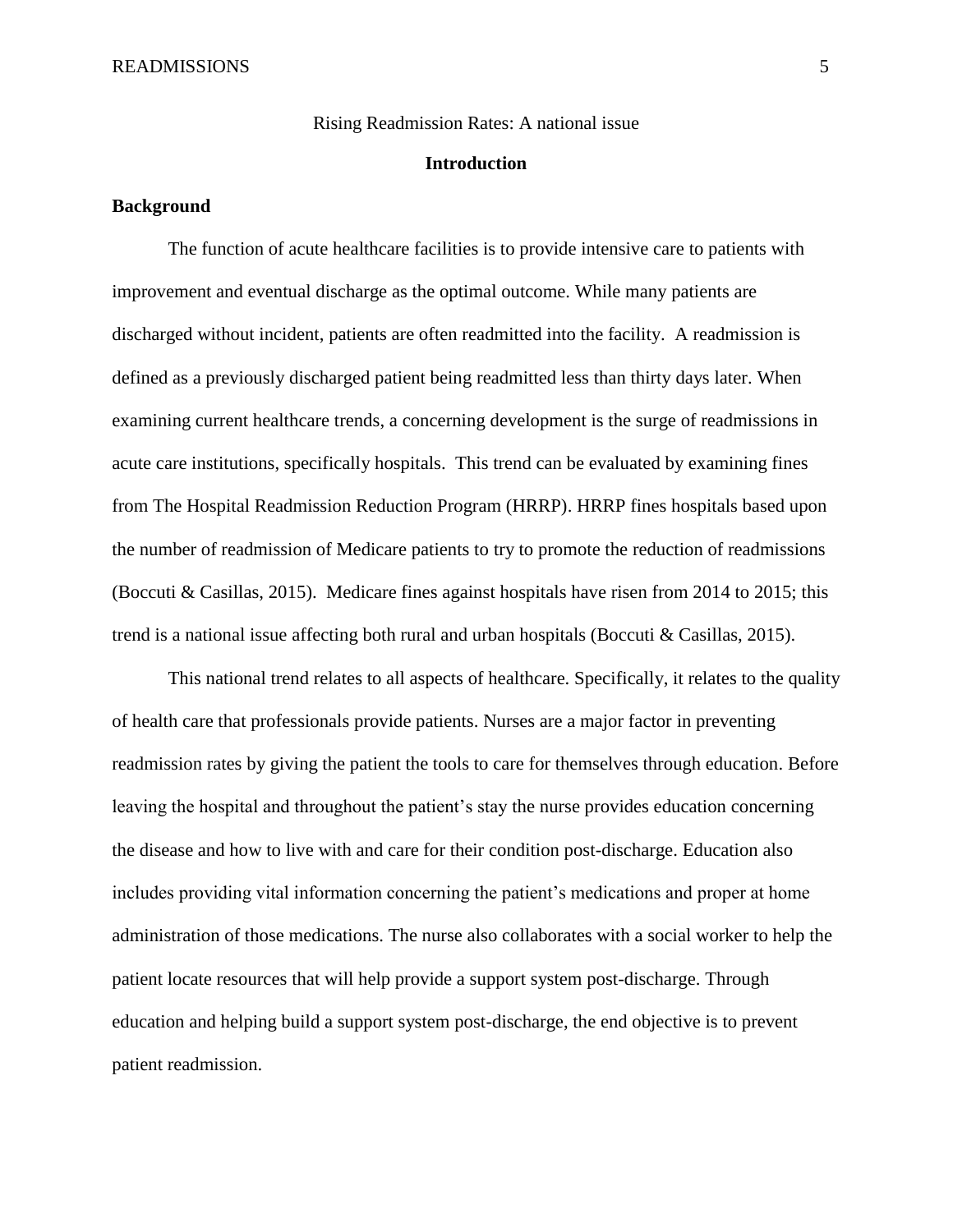Under the Affordable Care Act (ACA), HRRP states that, if a hospital has a higher readmission rate of Medicare patients compared to the national average, Medicare has to reduce their payments to hospitals (Boccuti & Casillas, 2015). HRRP was established in 2013 in response to the increasing readmission rate (Boccuti & Casillas, 2015). Along with HRRP and the ACA, Medicare and Medicaid are programs that are indirectly associated with readmission rates. According to the Center for Medicare and Medicaid Services, Medicare provides assistance for citizens 65 years and older, for people with specific disabilities and for people requiring dialysis (2014). Under Medicare, expenses that are covered include inpatient hospital care, doctor services, some outpatient care and medications ("Centers for Medicare", 2014). Medicaid eligibility is determined by one's poverty level and, as a result of the ACA, Medicaid has become more accessible to larger percentage of the population by decreasing the poverty level requirement ("Centers for Medicare", 2014). Benefits under Medicaid include inpatient hospital services, home health care, outpatient services and sometimes prescription drugs ("Centers for Medicare", 2014). Both Medicare and Medicaid affect both the access patients have to services but also the hospitals ability to get reimbursed for specific services.

#### **Undetermined Origins**

There are so many aspects of the healthcare system that make it unclear what is causing readmissions. There is a level of uncertainty regarding whether or not acute care facilities are doing enough in terms of preventing readmissions. Specific interventions being put in place by each individual hospital administration are not well known and it is unclear if such interventions are reducing readmissions. On the staff level it is unknown how well nurses and other healthcare professionals provide pre-discharge education and how effective that education is. Additionally, it is unclear whether that nurse to patient ratio affects the readmission rate and patient outcomes.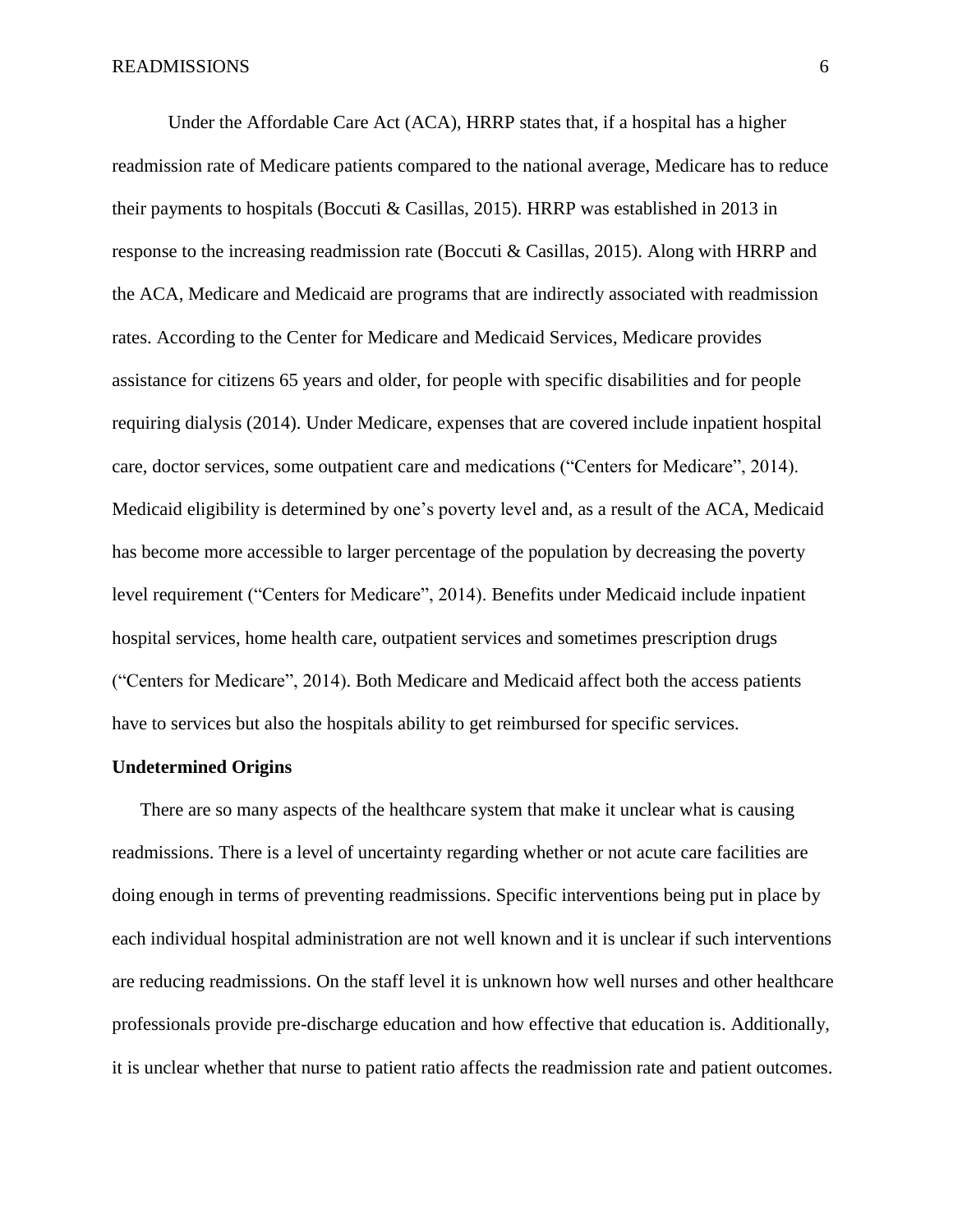From the perspective of the government, it is difficult to determine if Medicare, Medicaid, ACA and HRRP are effective in preventing readmissions and the effects on the hospital. Both Medicare and Medicaid have been put in place to help the patient financially based upon specific circumstances. Most patients admitted and readmitted into the hospital setting are on Medicare and as a result Medicare has a large impact on the hospital financially. The puzzling aspect of HRRP is the thought process behind the policy. It is unclear why the government sector is penalizing hospitals that don't have full control over preventing an individual being readmitted into the hospital. As a result, it is not clear if HRRP is creating a general positive or negative impact on the hospital.

# **Purpose of Research**

It is well known that there has been a rise in readmission rates in the hospital; however, its underlying cause and impact on the hospital are unknown. It is also unknown how being readmitted affects each individual patient. Within this research project, I want to synthesize research and data to determine the factors causing readmissions, examine if programs put in place by the government have been effective, determine the effects of nurse-to-patient ratios and evaluate the effect readmissions has on the patient.

One specific aspect of this research project is looking at government policy to determine if these policies have been effective in reducing the readmission rates. Specifically in this research, the Affordable Health Care Act will be analyzed. When evaluating if the outcomes of the legislation have been effective, a comparison will be made between the number of readmissions before and after the establishment of the legislation. Additionally, the purpose of this research will be to evaluate if these governmental policies are more effective in a rural or urban hospitals.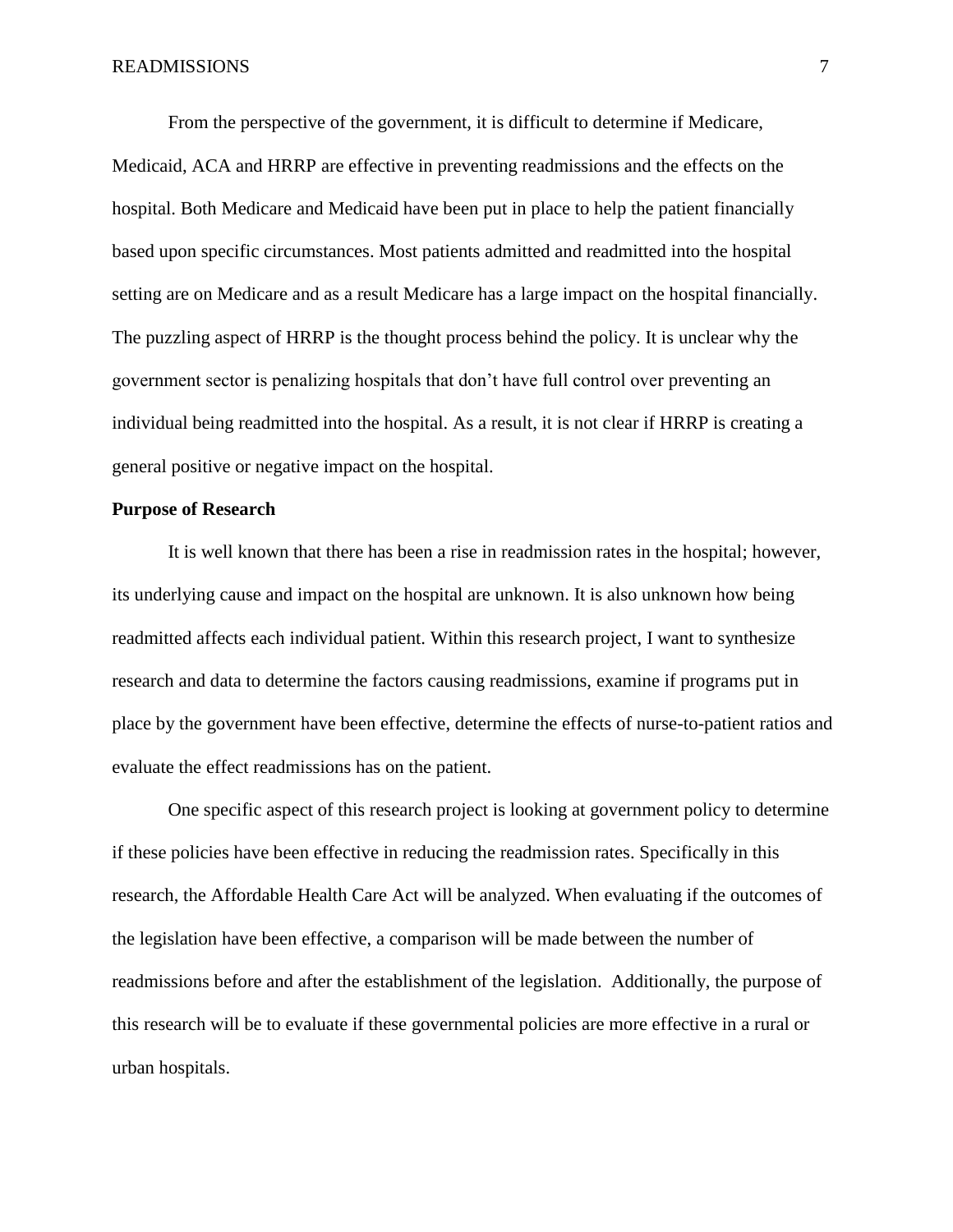Another important aspect of this research is to determine the main factors that cause or contribute to an individual's risk for being readmitted into the hospital. Knowing the cause, or looking upstream, will assist in reversing the trend in the future. When looking at the research to determine the different factors associated with readmissions, these factors will be determined through different correlations seen in practice and in the literature. If multiple pieces of literature determine that certain age ranges are consistently readmitted into the hospital then age would be viewed as a risk for being readmitted. Another way factors will be determined is by evaluating what other studies have done towards preventing readmissions.

In connection with evaluating the different factors for readmission, it is appropriate to evaluate nurse-to-patient ratios. It is important to understand staff ratios to determine if adequate staffing in hospitals is met. When evaluating the data, to determine the connections between patient outcomes and nurse staffing levels, both qualitative and quantitative data will be evaluated. Quality of care, as it relates to decreased staffing, will also be evaluated. Research on the subject will continue until data saturation is reached.

Finally, when evaluating the rise in readmissions, it is important to look at the effect it has on the patient. When looking at the data and evaluating the psychological and physiological effects, qualitative data will be collected. To ultimately determine the overall effects of being readmitted, the correlation between being readmitted and psychological and physiological effects on the patient will be evaluated. This qualitative data will be pulled from a pre-existing pool of research. This aspect of the research gives a humanistic view to emphasize the importance of preventing readmissions.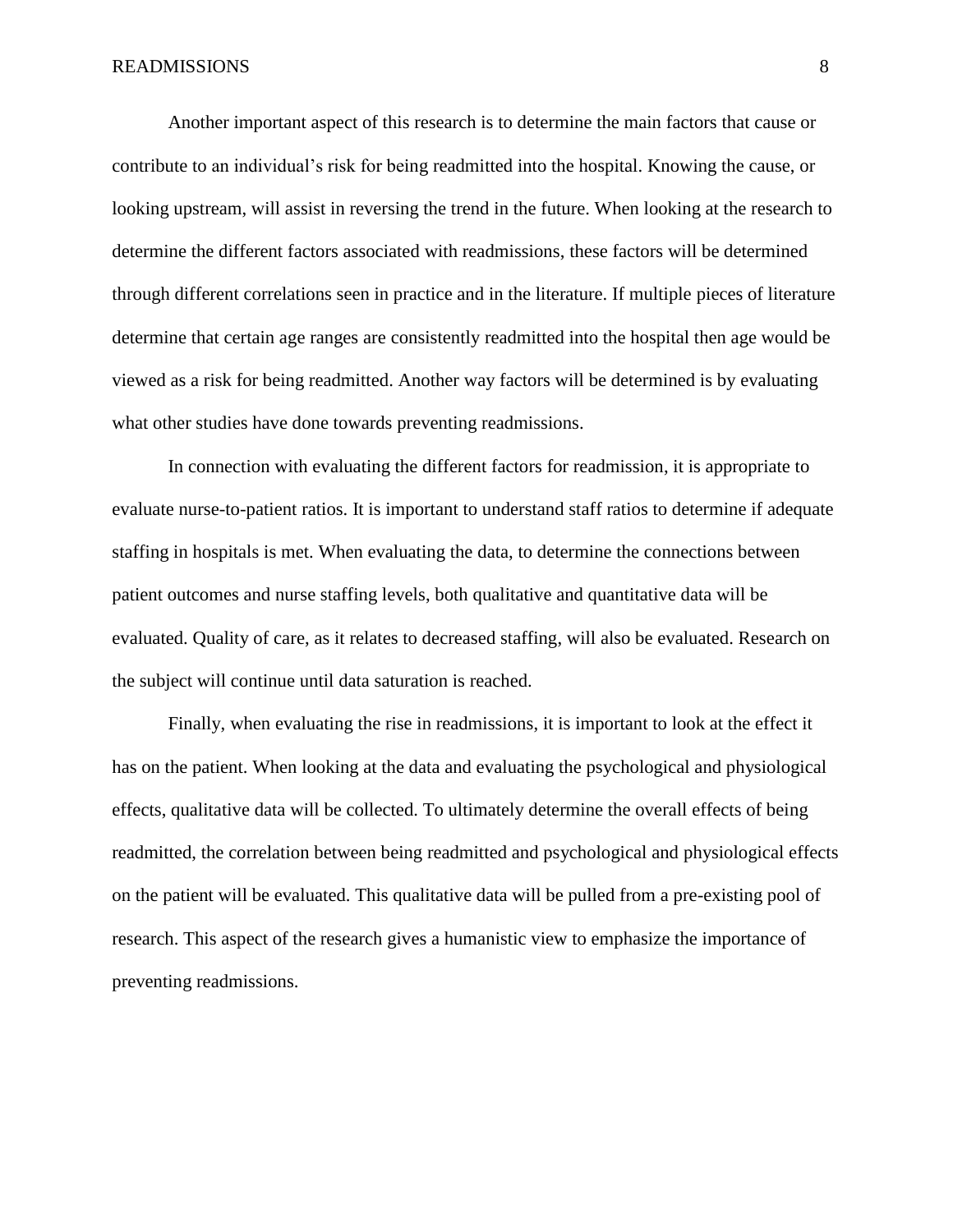# **Approach to Research**

The data for this research project will be a synthesis of both qualitative and quantitative data. Quantitative data will be evaluated to examine the effects of government policy, determine the factors the increase an individual's risk for being readmitted and to understand the effects of nurse-to-patient ratios. Qualitative data will be evaluated for factors, effects of nurse-to-patient ratios and effects on the patient. In terms of relevance, no data will be examined that is older than five years. Overall, this research project will be the accumulation of previously collected data and, through comparison, a conclusion will be formed.

# **Summary**

Readmission rates have been a reoccurring issue in the healthcare system. This issue has prompted the creation of the ACA and jointly the HRRP. The causes of readmissions are unclear and need to be determined to decrease the occurrence of readmissions. There are multiple aspects of the healthcare system that maybe contributing to this increase. The effects of this trend may be seen in both the financial status of the hospital and evaluating the psychological status of the patient post-readmission. This research project will be a synthesis of qualitative and quantitative data.

#### **Literature Review**

In this literature review, the effects of the ACA will be examined to evaluate if the policy is causing a decrease in readmissions. Additionally, different factors including: demographics, community, communication and medication administration will be evaluated to determine how each of these factors individually affects readmission rates but also looking at the connections between the factors. This review of the research will additionally examine the relationship between nurse-to-patient ratios and readmissions. Finally this body of research will determine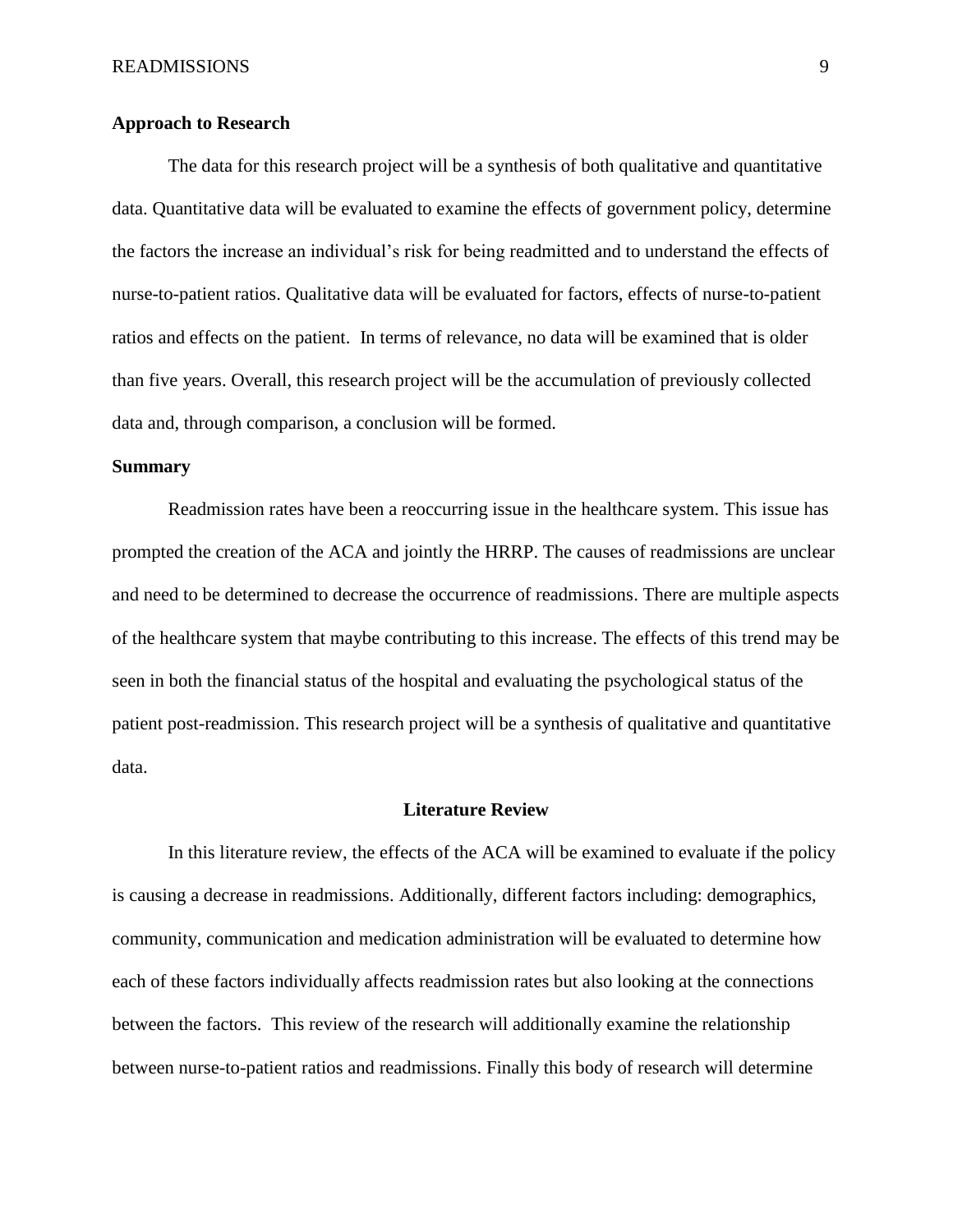the psychological and physiological effects on the patient from being hospitalized and how these changes affect their wellbeing.

# **Government Policy**

A major aspect of the ACA is focused on reducing readmissions and improving the quality of care given in health care institutions. According to Blumenthal, Abrams and Nuzum, "Under the ACA program, hospitals that perform in the lowest quartile with respect to rate of hospital-acquired conditions [never events] may lose 1% of their Medicare payments" which pushes hospitals to improve their quality of care (2015, p. 2453). Green Boesen, Leal, Sheehan and Sobolik discussed how the Center of Medicare has indicated that improving the quality of care will ultimately reduce readmissions (2015). So theoretically, if the ACA legislation negatively reinforces the need for quality improvement resulting in an increase in quality care, the rate of readmissions should decrease. In conjunction to improving the quality of care, Blumenthal et al. stated that the ACA encourages the formation of assistive care organizations to improve the transition of care from different facilities (2015). This transitional care, theoretically, will help reduce the risk for being readmitted. To formulate a conclusion concerning the effectiveness of the ACA, data will be assessed to determine if, after the implementation of the ACA, readmission rates decreased.

In two of the studies evaluated, both found that readmission rates had decreased. According to Blumenthal et al., "Since the initiation of the program, 30-day readmission rates nationally have declined from more than 19% to less than 18%, equivalent to approximately 150,000 fewer readmissions annually among Medicare beneficiaries" (2015, p. 2453). Similarly Gerhardt, Yemane, Hickman, Oelschlaeger, Rollins and Brennan stated , "As shown in Exhibit 1, from 2007 through 2011, the 30-day, all-cause, hospital readmission rate among FFS Medicare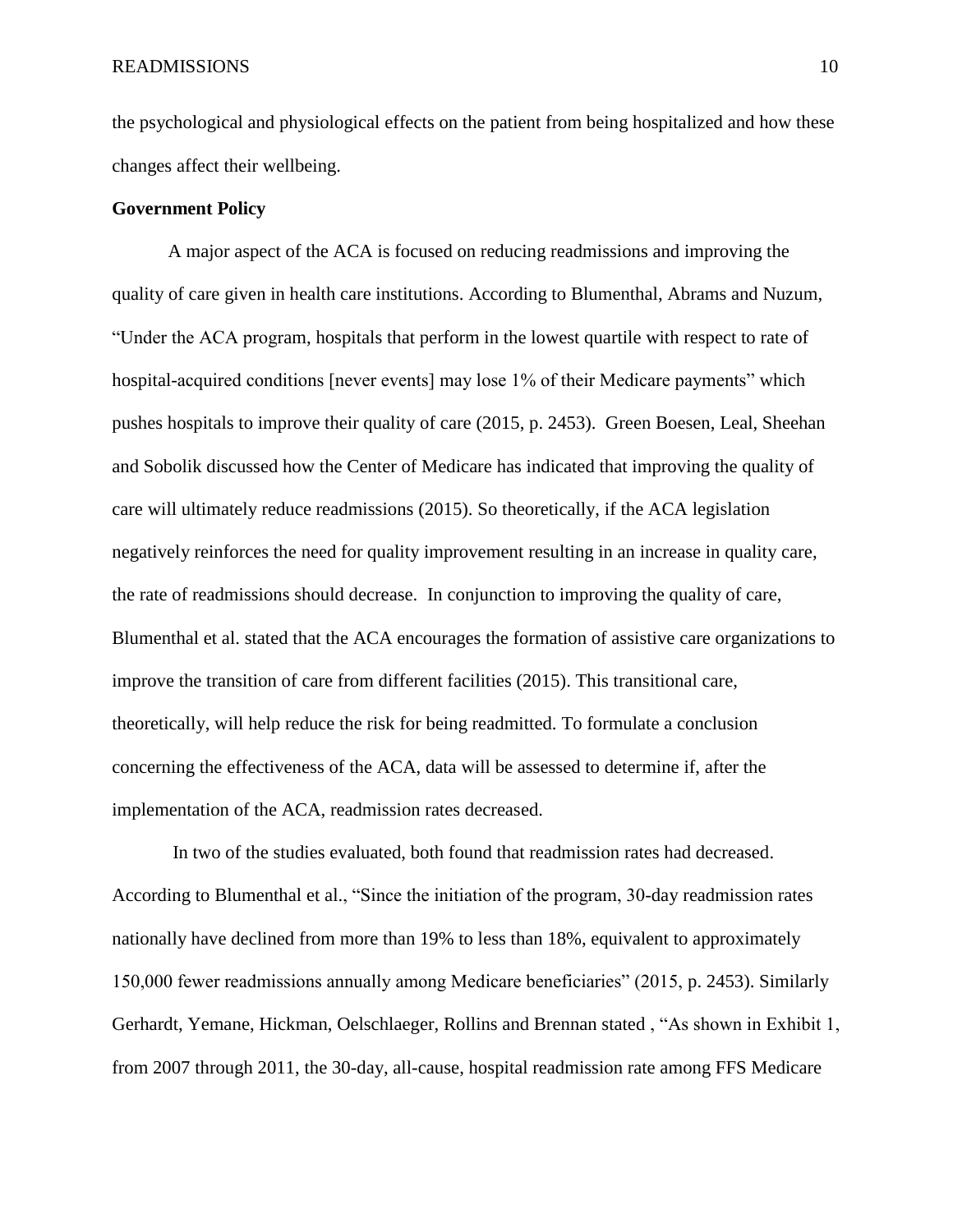beneficiaries remained remarkably stable at 19 percent. But during 2012, the monthly readmission rate dropped to a low of 18 percent in October and averaged 18.4 percent for the year, or more than half a percentage point lower than the average rate for the previous five years" (2013, p. 4). From the data, Gerhardt et al. formulated that these lowered readmission trend are widespread across the country (2013). In addition to evaluating ACA's effectiveness, trends in quality of care should also be evaluated. This trend correlates with the ACA because the legislation encourages hospitals to improve their quality of care.

According to Blumenthal et al., "Recent data from the department of Health and Human Services (DHHS) shows the first-ever documented decline in composite rates of hospitalacquired conditions nationally: 17% from 2010 to 2013" (2015, p. 2453). Additionally, they discussed how "quality measures have greatly improved for the 33 indicators tracked by MSSP [Medicare Share Savings Program], and patients report better care experiences in some respects then Medicare beneficiaries who are not part of ACOs" (Blumenthal et al., 2015, p. 2454). Even though the trends in the data suggest that the ACA is having a positive effect on readmissions and the quality of care, it is uncertain how closely the data correlates with the legislation or if other factors may be involved.

Even though the data shows a decrease in readmissions and increase in quality of care, there is much discussion concerning "whether ACA programs accounted for all or part of these gains" (Blumenthal et al., 2015, p. 2453). Blumenthal et al. discusses how the main debate concerning the ACA is the inability to find "definitive evaluations" to evaluate the policy's effectiveness at the five year mark (2015, p. 2455). Gerhardt et al. further discusses that "one possible explanation for the observed reduction in rates in 2012 is that payment reforms and other initiatives aimed at reducing avoidable readmissions are starting to have a measurable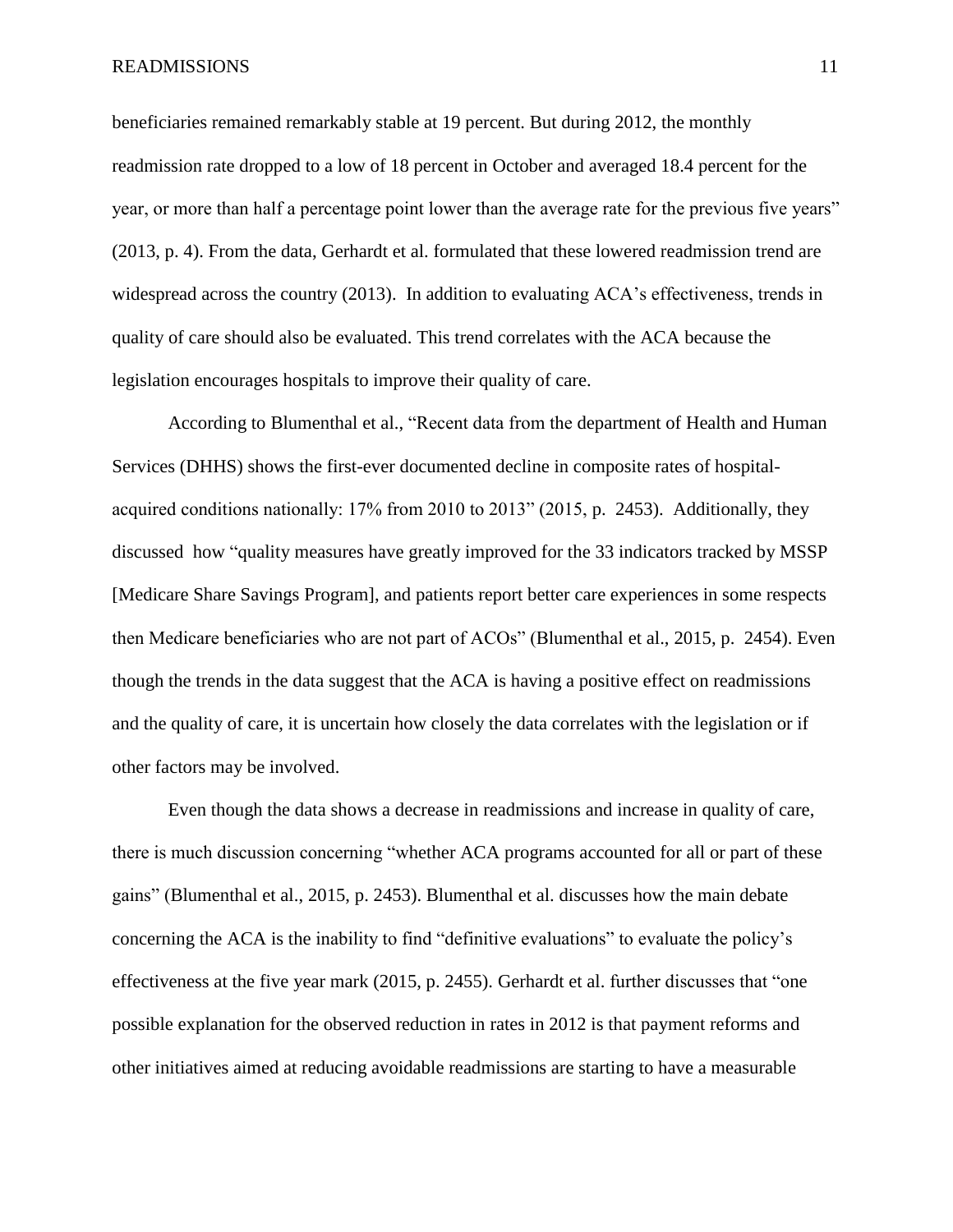impact on provider behavior and are resulting in improved care" (2013, p. 9). Finally, they suggested that another possibility of decreasing admission rates is a result of an increase in postop and post-discharge care (Gerhardt et al., 2013). It is not plausible to determine the effectiveness of the ACA on readmissions because there is no direct method to measure the effectiveness of the legislation. As stated by Blementhal et al., the main controversy is the inability to directly measure ACA's effectiveness on healthcare.

The inability to evaluate the effect of the ACA is concerning. Controversy around the ACA legislation focuses on the penalization of hospital institutions. Within the ACA legislation there is lack of discussion concerning how institutions have limited control over how mental illness, poor social support, and poverty contribute to readmission rates (Green Boesen et al., 2015). Additionally, the size and type of hospital may be at a greater risk for readmissions: "The appropriateness of current readmissions measure s has been questioned because of evidence that safety-net hospitals and large teaching hospitals may be unfairly penalized under the program owing to the social and medical complexity of their patient populations" (Blumenthal et al., 2015, p. 2453). It is concerning that the ACA hampers hospitals with penalizations as a result of factors that the hospital cannot control. It is vital to re-evaluate this legislation to verify that these factors have been recognized within the legislation. Additionally, a method that directly measures the ACA legislation is of vital importance. This will assist in determining if the legislation is resulting in a positive or negative impact on the healthcare system.

#### **Factors Associated with Readmission**

**Demographics.** Only certain demographic factors were shown to influence the readmission rate. In the literature, it was discussed how, at a specific age, the rate of readmissions increased. Additionally, certain chronic and acute diseases increased a person's risk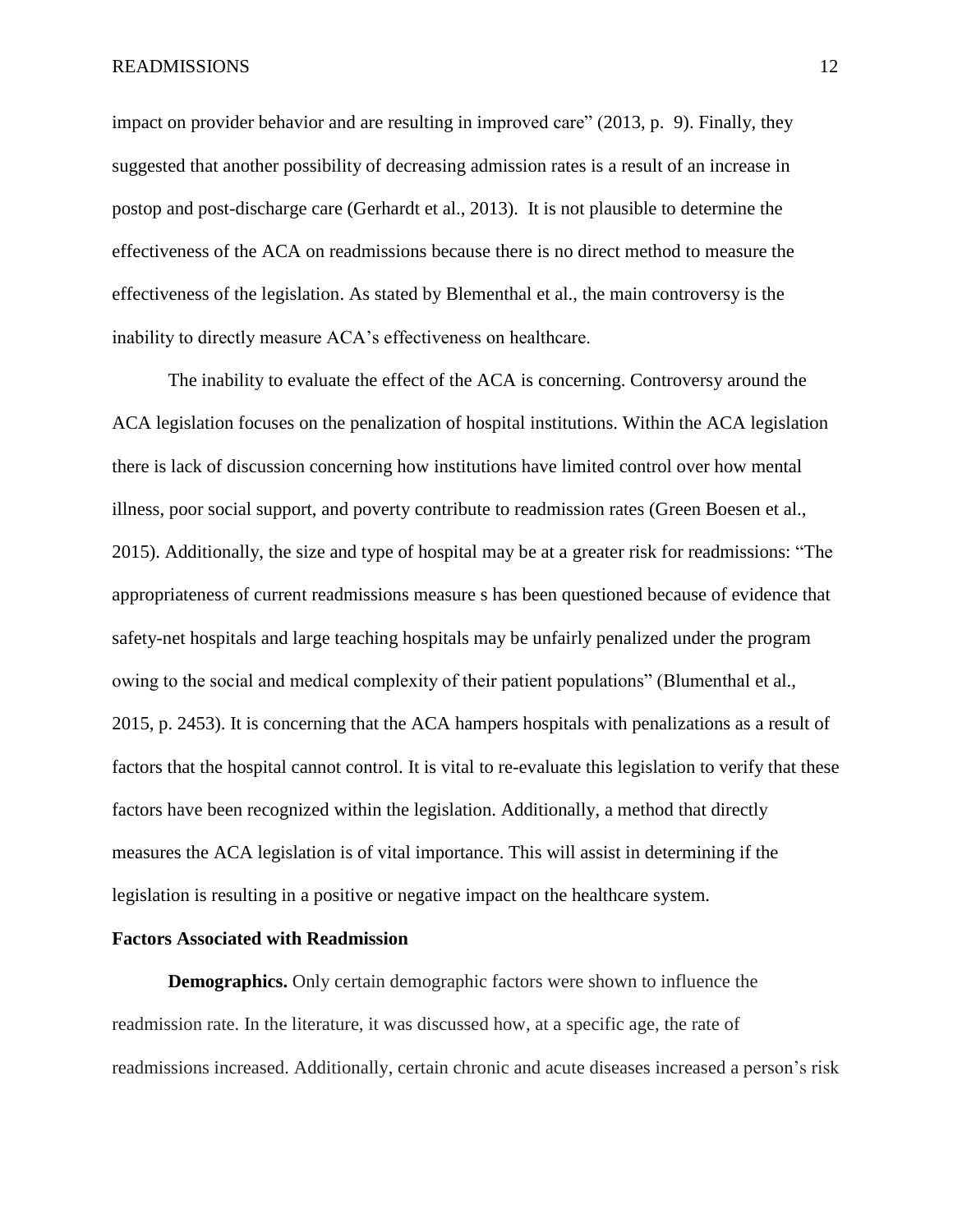of being readmitted. Finally, it was concluded that literacy levels contributed to a patient's readmission. To recognize these factors allows the healthcare provider to recognize patients risk for being readmitted.

*Age.* According to Prior, Bahret, Allen and Pasupuleti, "Levels of repeated unplanned hospitalizations and emergency department visits are significantly higher for seniors than for the general population and are responsible for a significant portion of the total health care costs for this group" (2012, p. 346). Specifically Scott, Shohag and Ahmed found that patients older than seventy were at an increased risk for being readmitted (2013). Another study evaluated the "National Electronic Injury Surveillance System–Cooperative Adverse Drug Event Surveillance database" to see how many admissions were the result of adverse drug events and indirectly found that most readmissions occurs in patient above the age of seventy (Green Boesen et al., 2015, p. 240). In summation, a patient is at risk for being readmitted increases as age increases and if that age is higher than seventy.

*Disease.* In addition to the patient's age, certain diseases increase the patient's risk for readmissions. According to Scott et al., the risk for being readmitted increased with multiple comorbidities (2013). Specifically, diseases associated with hospital readmissions included: depression, coronary artery disease, chronic obstructive pulmonary disease and myocardial infarction (Mitchell, Sadikova & Jack, 2012).Within the study conducted by Green Boesing et al., they discussed how "hospitals now receive less reimbursement for Medicare patients who are readmitted within 30 days for diagnoses of acute myocardial infarction (AMI), heart failure (HF), or pneumonia" (2015, p. 237). Additionally, they discussed how patients with those conditions would receive extensive follow up care (Green Boesen et al., 2015). Prior et al. also discussed a program put in place to assist patients, with multiple admissions, manage their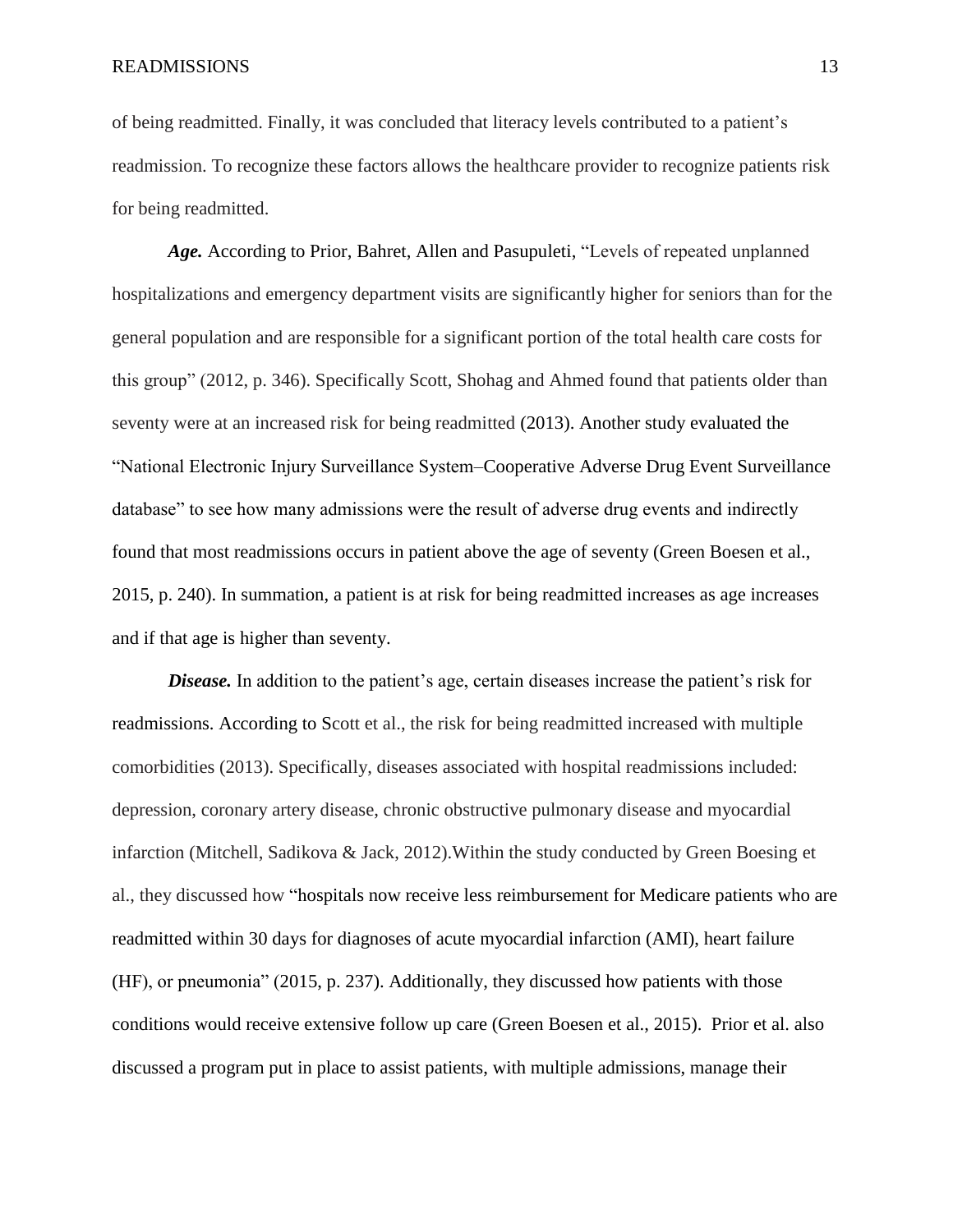disease (2012). Diseases that were cared for in their program included: "congestive heart failure, coronary artery disease, chronic obstructive pulmonary disease, diabetes and hypertension" (Prior et al., 2012, p. 349). It can be concluded that the main diseases associated with readmissions include: coronary artery disease, chronic obstructive pulmonary disease and myocardial infarction (see Appendix A for a complete reference list).

*Literacy barriers.* Mitchell et al. describe health literacy "as the degree to which individuals have the capacity to obtain, process, and understand health information, skills, and services needed to make informed health decisions and take informed actions" (2012, p. 326). One demographic factor associated with readmissions is a lower educational status, which suggests a decreased literacy level (Harrin, Andre, Joshi, Audit & Hines, 2015). It is known that "low health literacy has been linked to poor health outcomes, particularly for patients with chronic conditions such as diabetes, asthma, cancer, depression, HIV/AIDS, and heart failure" (Mitchell et al., 2012, p. 326). It is suggested that lower health literacy levels place the patient at higher risk for hospitalization and a decrease in their health status (Mitchell et al., 2012). Similarly, in a video by the American Medical Association, Mark V. Williams commented that individuals with low health literacy are more likely to be hospitalized regardless of other factors (AMA Foundation, 2010). Additionally, "health literacy barriers are often associated with decreased knowledge of one's medical condition, poor medication recall, nonadherence to treatment plans, poor self-care behaviors, and increased all-cause mortality" (Mitchell et al., 2012, p. 326). They described how inadequate health literacy may impair comprehension of discharge teaching and as a result these patients are seen in the emergency room as a result of noncompliance, of their treatment regimen (Mitchell et al., 2012). Likewise, the video from the AMA Foundation also discussed how inadequate health literacy can lead to lack of knowledge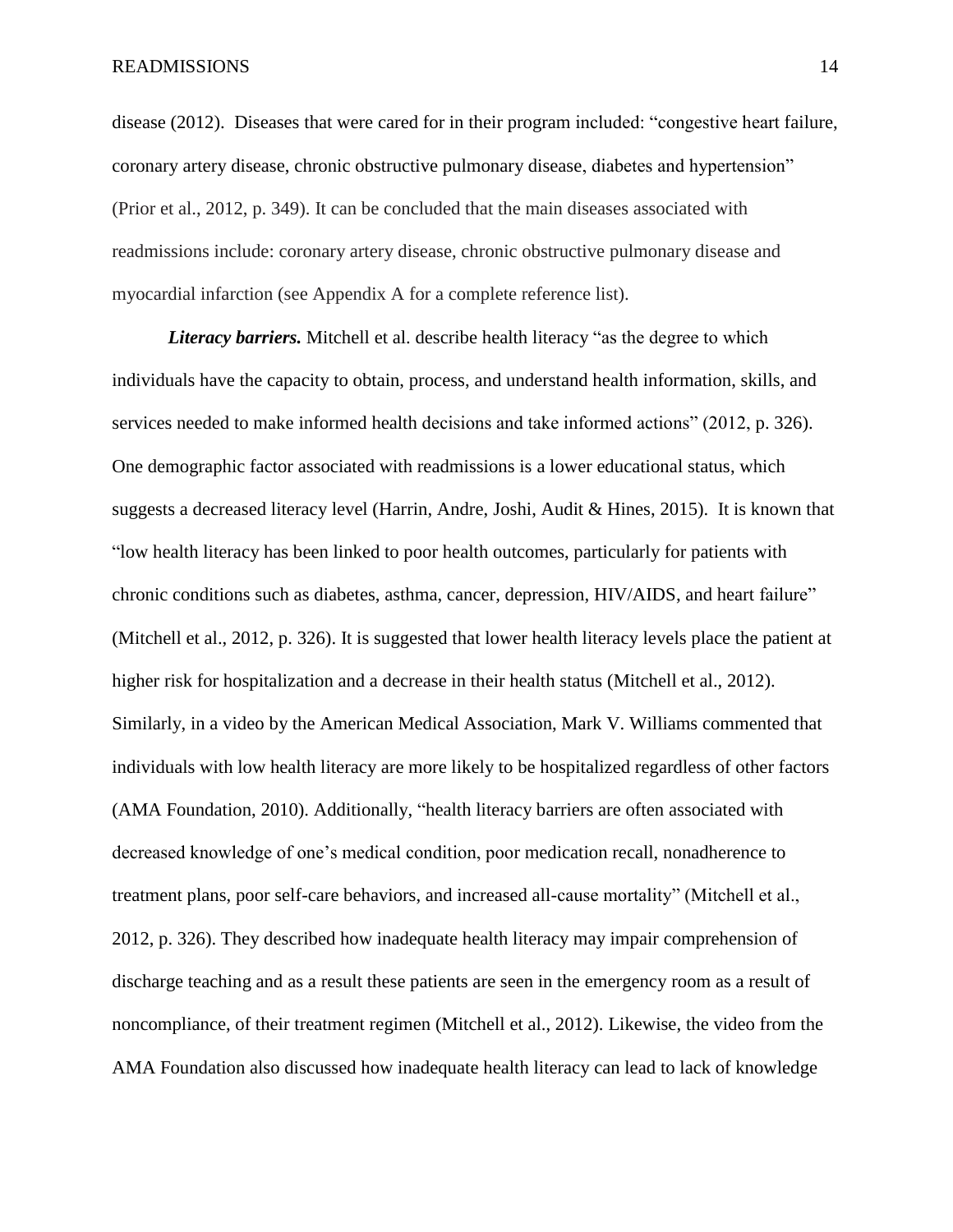concerning follow up appointments (AMA Foundation, 2010). It is evident that inadequate health literacy is a serious healthcare issue. To have a full understanding of the issue, it will be important to evaluate a humanistic view of this issue.

In the video by AMA Foundation, multiple patients were interviewed concerning their health literacy issues. The first patient that was interviewed read at a  $7<sup>th</sup>$  grade level and discussed how she was admitted into the hospital numerous times. Additionally, the first person discussed how they did not understand the medication administration and post-discharge instructions but was too embarrassed to ask for help. One gentleman commented how, when he arrived at the doctor's office, he had to fill out forms but he could not read them and as a result he left the office. That night the gentleman had to go to the hospital because of a condition that was not treated as a result of him leaving the doctor's office. One patient discussed their frustration with doctors not speaking in lay-men's terms resulting in a lack of understanding. An example later in the video was the meaning of the word hypertension and how that meant something different for both the patient and the health care provider. They also discussed worrying they are going to make a mistake in their self-care. In the video, there were multiple demonstrations on how difficult it was for someone with low literacy levels to understand how to properly take a medication. In multiple interviews, patients explained that the only way they could differentiate between medications was by what the pill looked like. Finally, many patients in the video discussed their fear of revealing their low literacy level which decreased their desired to ask for help. (AMA Foundation, 2010)

Health literacy can affect the health outcomes of the patient and their risk for readmission. The video by the AMA foundation stressed that much of the problem surrounding health literacy is patient based. In order to improve health literacy the focus of the interventions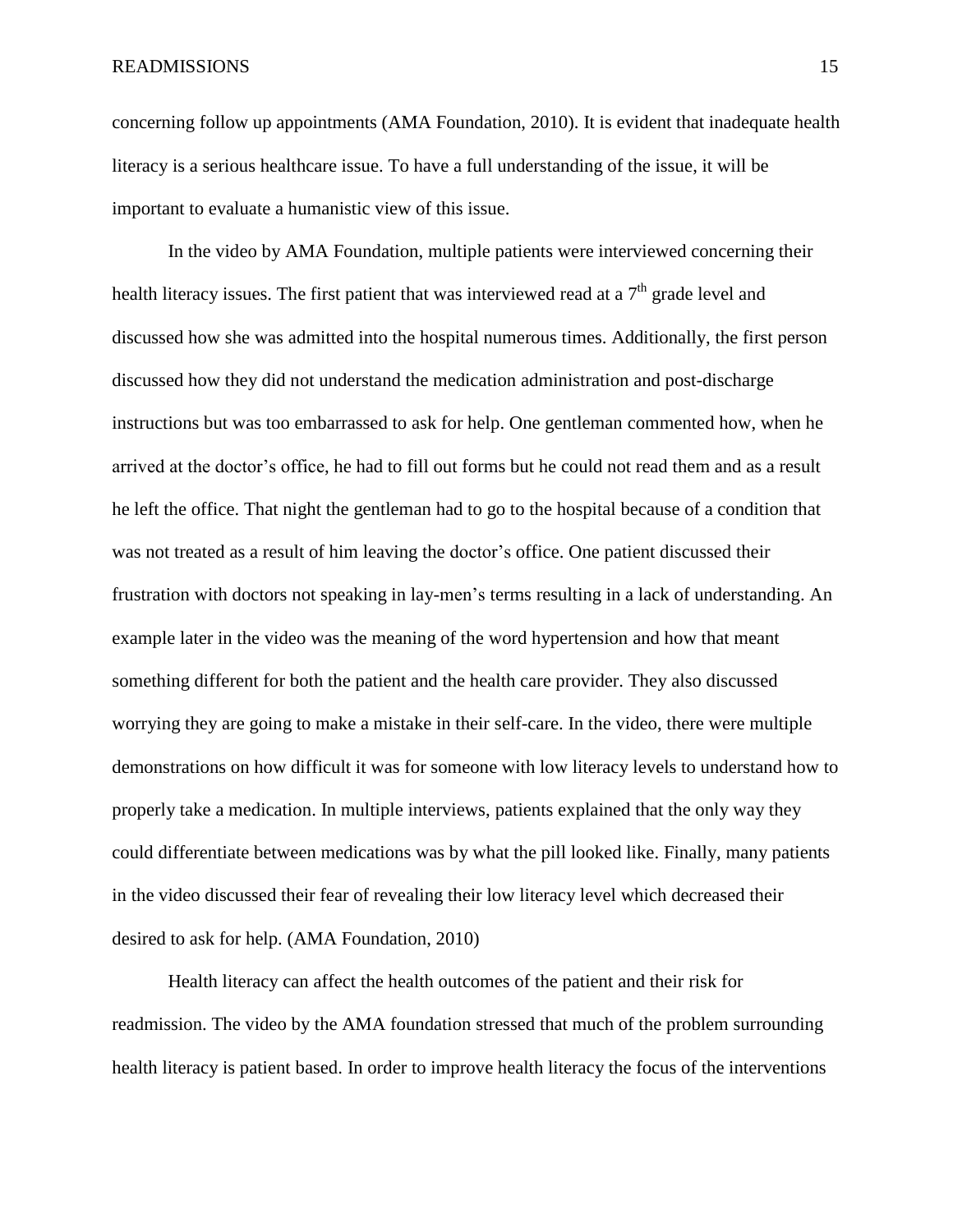should be patient centered, meaning the focus of the interventions is the patient. In conjunction to these interventions, medical staff needs to have a heightened sense of awareness concerning their audience and tailor their language to that audience.

**Community factors.** The influence of the community is an essential aspect of patient outcomes. According to Morrissey, "Even the best hospital care, combined with thorough discharge instructions and a follow-up appointment, can still be undone by community-level factors like living alone, unemployment or limited access to care" (2015, p. 8). Harrin et al. added that "individuals who live alone, who are unemployed, or who have challenges affording health care are more likely to be readmitted" (2015, p. 33). They also suggested that rural areas have a tendency to have higher readmission rates (Harrin et al., 2015). Prior et al. additionally discussed how seniors with financial issues, transportation and lack of social support are factors related to a readmission (2012). Within the article by Prior et al. it was stressed how social isolation greatly impacts the health outcome of the senior (Prior et al., 2012). It will be important to determine if different strategies that increase the amount of support for the elderly postdischarge decrease the rate of readmissions.

Prior et al., discussed a program to increase social support for seniors. They suggested that home health care was effective to reduce the risk for readmissions and maintain an adequate health status (2012). The program focused on low-income patients who had been readmitted and had a chronic illness (Prior et al, 2012). Additionally, the program evaluated the social and psychological issues for each client (Prior et al., 2012). The program's staff included a "registered nurse who serves clients directly and manages the program, a licensed social worker, a certified financial counselor, university students (interns) in social work, pharmacy, and nursing, and program volunteers" (Prior et al., 2012, p. 348). The overall goal of the program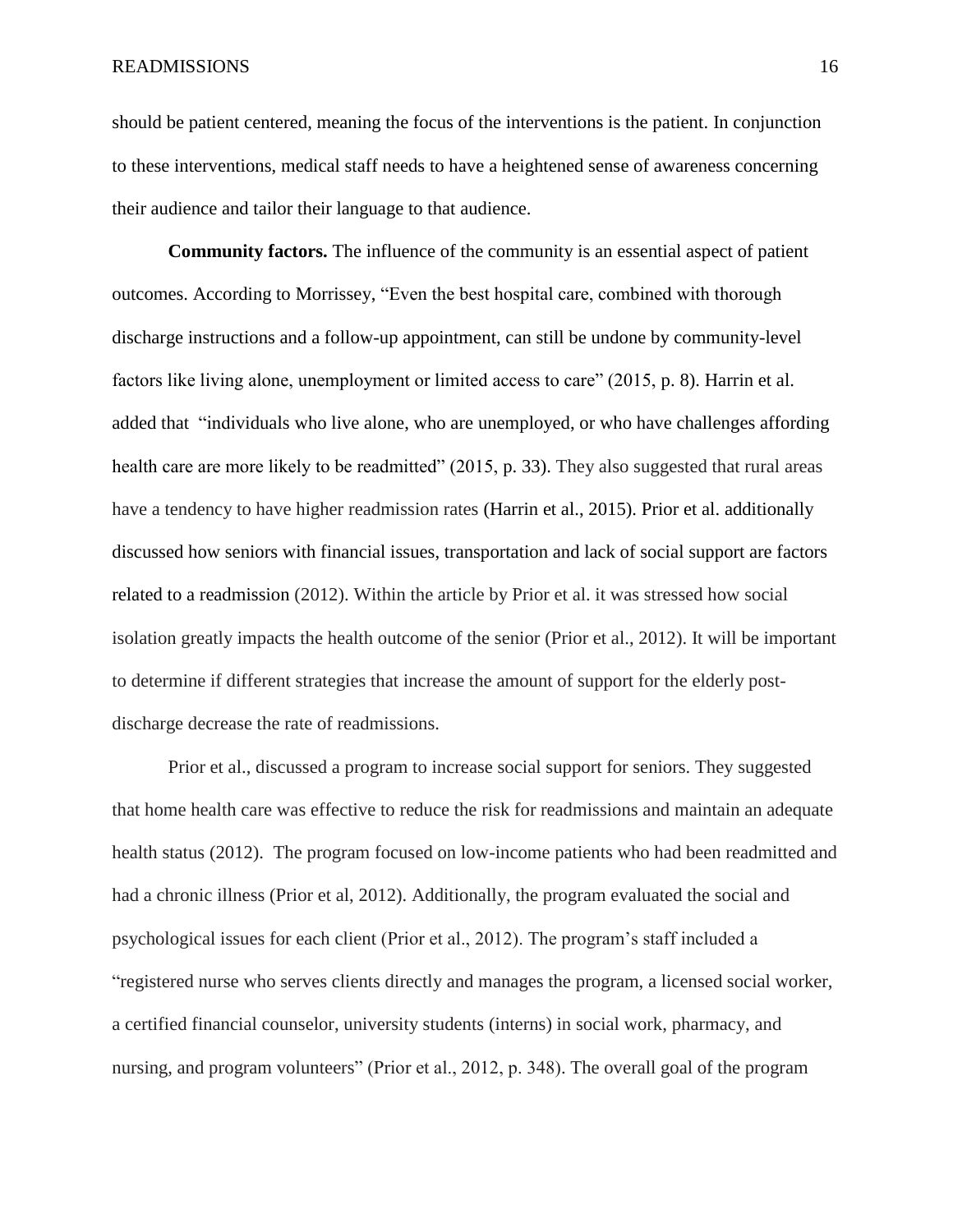was to provide a compressive plan of care that addressed the social and financial problems associated with the individual (Prior et al., 2012). At the conclusion of the program, it was found that the frequency of hospital admissions was reduced (Prior et al., 2012). Additionally, the participants reported a general feeling of decreased isolation and increased support after participating in the program (Prior et al., 2012). While this program showed success with increasing social support, Morrissay explained how outpatient programs require multiple resources and often these resources are not easily accessible to the healthcare team (2015). It is difficult to make a conclusion whether an outpatient program is effective due to the lack of literary evidence. Before implementing a similar outpatient program, it will be important to preform additional research on other similar programs to see if they were just as effective.

As discussed by Morrissay, an outpatient program can only be effective if the resources for that program are accessible. Accessibility to care refers to transportation and the amount and type of healthcare providers in that area. Harrin et al. specifically evaluated and concluded that a readmission rate within a specific area was affected by the location of the hospital in the community (2015). Additionally, Harrin et al. concluded that hospital readmissions were affected by the number of general medicine practitioners within an area; "patients who are discharged into areas with smaller numbers of general practitioners may have fewer options other than returning to the hospital following post discharge events (Harrin et.al, 2015, 34). Additional community factors include "type of illnesses, seniors' ability to manage their illnesses and daily tasks of living, financial problems, marital status, and lack of available community resources" (Prior et al., 2012, p. 346). To have a positive impact on reducing readmission rates, it will be important to determine the type of care providers that are needed within an area.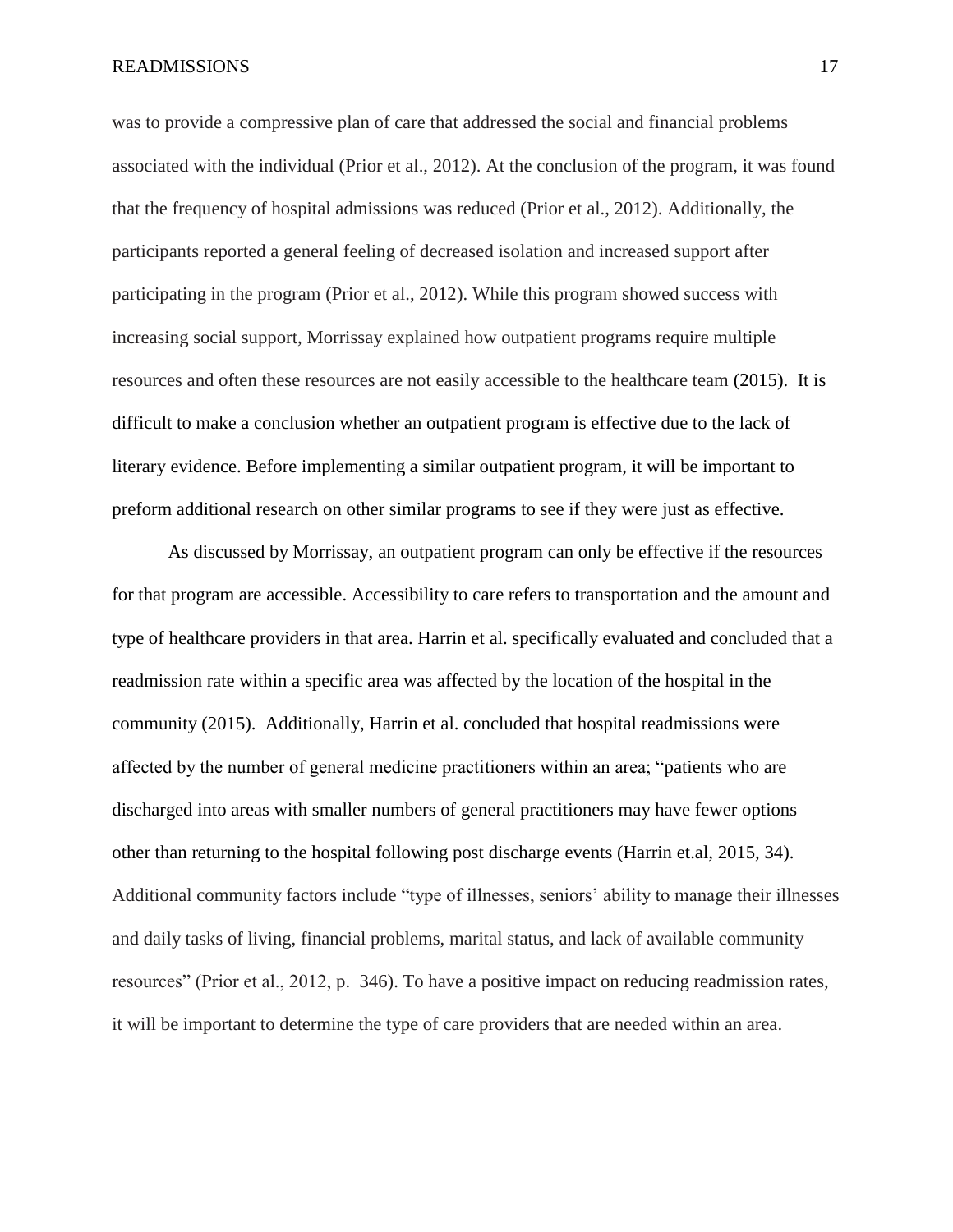Additionally, a program should be developed to create a support system for individuals in the community, specifically seniors.

**Quality of care.** Care patients received within the hospital effect patient outcomes and the likelihood of being readmitted. Scott et al. discussed that the absence of a care plan for chronically ill patients led to an increased risk for a readmission because the chronic disease was not adequately managed (2013). Additionally, they discussed how, even if a plan of care was constructed, often aspects of that plan of care were not completed or were discontinued prior to the suggested discontinuation date (Scott et al., 2013). Along with a nonexistent plan of care, if a patient assessment did not assess the physical and psychological care needs for the patient, the providers did not provide anticipatory guidance to the patient concerning self-care post-discharge which resulted in inadequate self-care post discharge (Scott et al., 2013). In junction with a lacking assessment, evidence also suggests that deficient discharge communication with community health providers resulted in an increase in readmissions ( Scott et al., 2013). Kirkham, Clark, Paynter, Lewis and Duncan suggested that by having a "transitional coach" that coordinates post-discharge care would be effective in lowering readmissions (2015, p. 740). Additionally, White, Camey, Flynn and Feilds suggested that if a transitional program, from hospital to community, involved "medication reconciliation, discharge planning, follow-up appointments, follow-up phone calls" that the overall risk for being readmitted was greatly reduced (2014, p. 72). It is important to verify that all aspects of care for a client have been considered and that transitional programs from the hospital to the community are effective in providing care in order to decrease readmissions.

**Medication.** Medications are an influential factor related to readmissions. Specifically, Kirkham et al. discussed that over half of post-discharge patients were readmitted as a result of a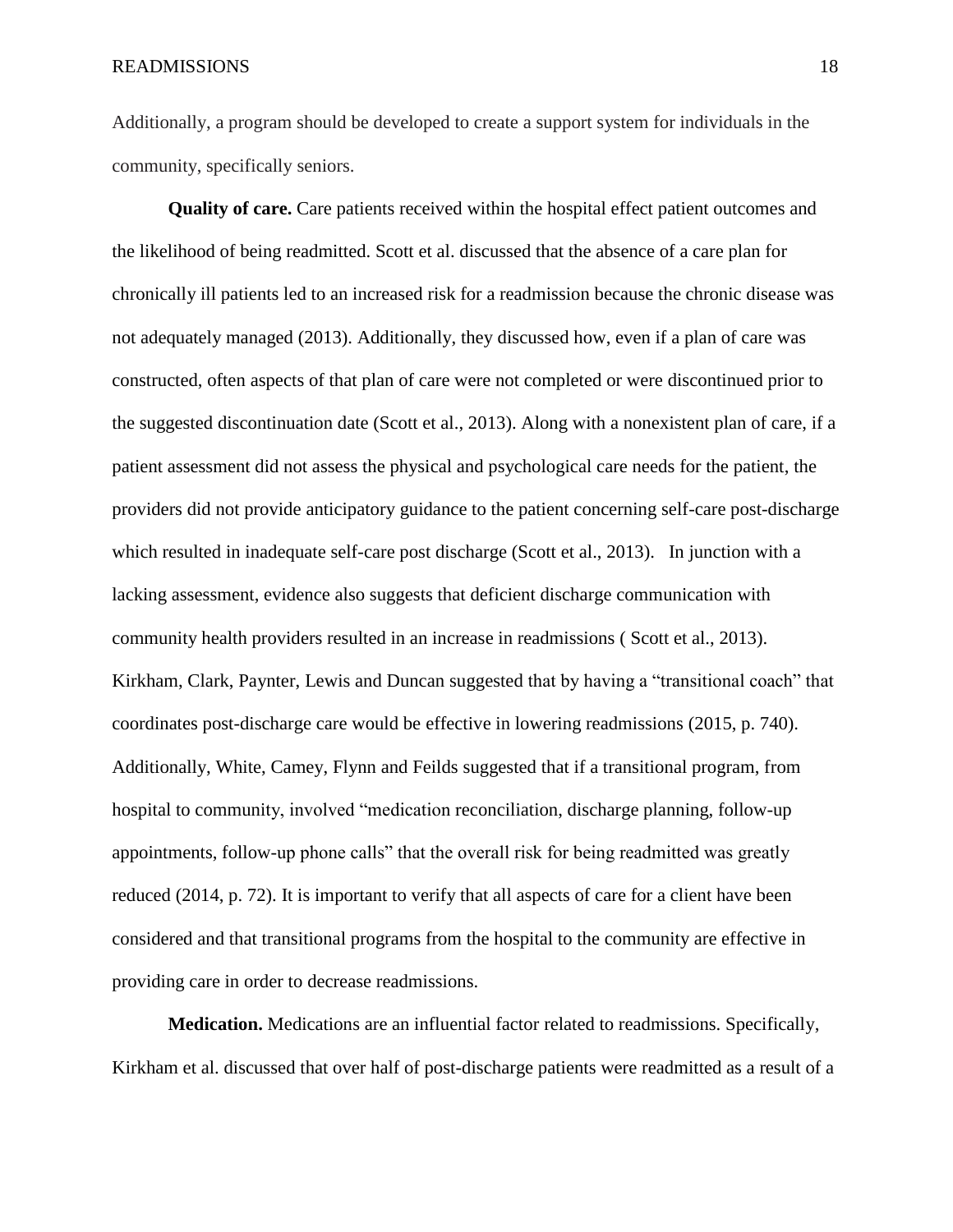self-medication error (2015). Green Boesen et al. further discussed how if the number of medications taken by the patient increased, the patient's risk for being readmitted increased (2015). It was additionally determined that "anticoagulants, hypoglycemic agents, cardiovascular drugs, central nervous system agents, and anti-infective drugs" were the most common medication classifications to cause a readmission (Green Boesen et al., 2015, p. 240). Additionally, readmissions were related to the patient's access to a pharmacy to obtain the prescribed medication (Green Boesen et al., 2015). The literature has suggested multiple methodologies to help decrease these adverse drug occurrences.

One study described a program in which medication counseling was a main focus with the end goal being "to promote medication adherence and reduce unplanned readmissions" (Kirkham et al., 2015, p. 740). The program also implemented "bedside delivery of postdischarge medications and follow-up telephone calls two to three days after discharge" (Kirkham et al., 2015, p. 740). Green Boesen et al. discussed that a common issue was inadequate monitoring of drugs post-discharge and a lack of instruction pre-discharge (2015, p. 240) .Specifically the program focused on heart failure patients and preformed follow up telephone calls (Green Boesen et al., 2015). Both of these programs resulted in a decrease in readmissions. The effectiveness of these programs shows the importance of maintaining a focus on medication counseling and developing effective teaching plans in order to reduce readmissions rates.

**Connections between factors.** There are multiple connections between the different factors previously discussed. These connections further emphasize that, to prevent readmissions, strategies need to have a patient centered focus. This patient centered focus is important because the reasons for a patient to be readmitted vary. One connection that can be made is between age and disease.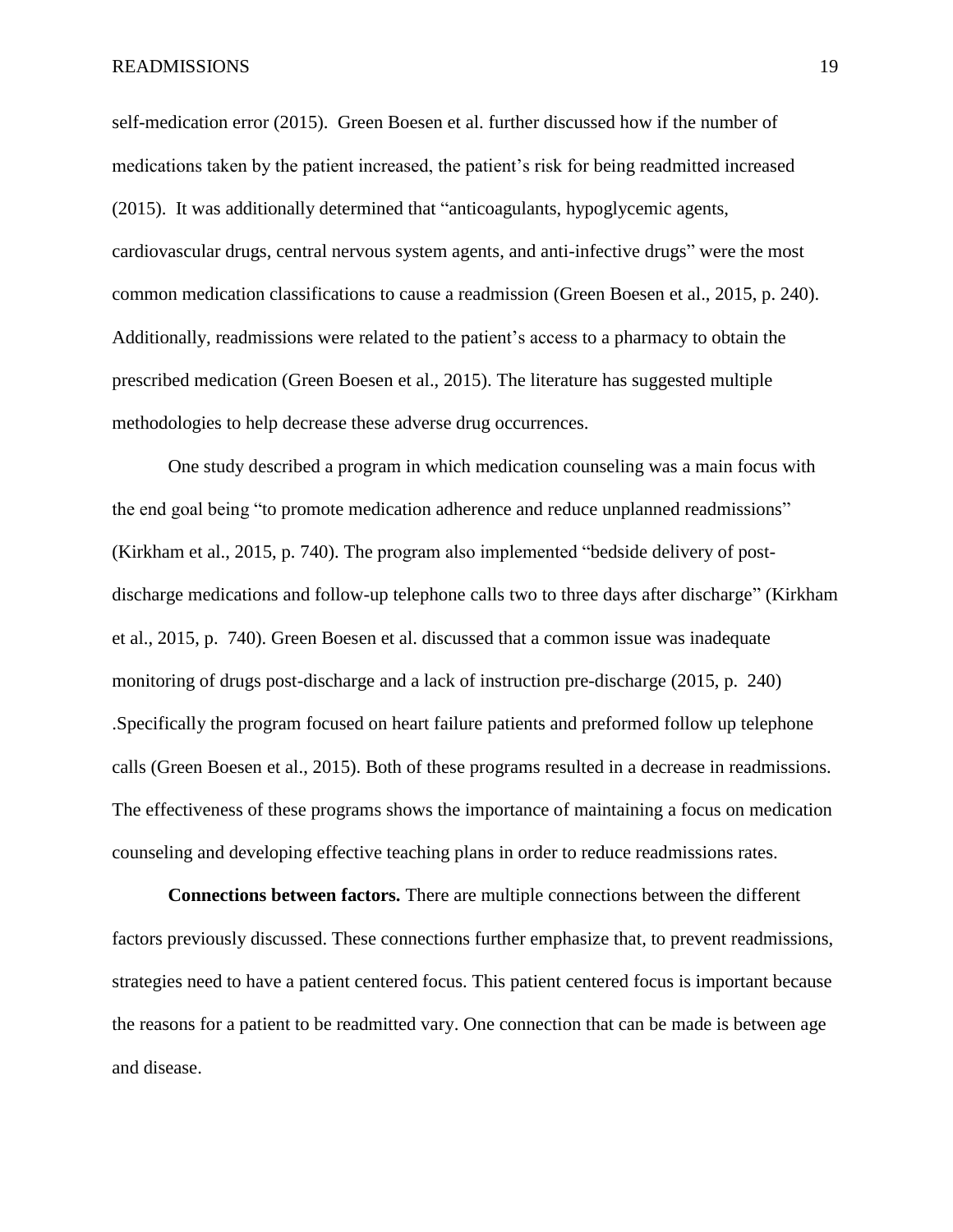As an individual's age increased, their risk for being readmitted increased. Additionally, cardiovascular disease, which includes heart failure and coronary artery disease, and chronic obstructive pulmonary disease increase a patient's readmission risk. When looking at the correlation between disease and age it is common knowledge that these disease processes increase in prevalence in the aging community. It is plausible to state that there is a correlation between age and disease. Additionally, this correlation further increases the elderly patient's risk for being readmitted. A connection additionally exists between support and the aging population.

As described by Prior et al., if support post-discharge increases and more comprehensive care are provided post-discharge, then the person's risk of being readmitted decreases (2012). In addition, their focus for support was around the elderly population. As stated previously, the risk for being readmitted increases with age. Because the focus of Prior's program was the elderly population, it is possible that, as a person ages, their support system deteriorates. The link between age, disease and support is concerning because, with a combination of all three, it heightens an individual's to be readmitted.

Another connection that can be made through the literature is with health literacy, support and medication administration. Health literacy is a contributing factor to readmissions because patients with low health literacy have a lack of understanding concerning medications and other discharge instructions. When examining readmissions related to adverse drugs occurrences, it was found that these adverse events were the result of self-error by the patient. This could be related to a decreased health literacy level. In the video by the AMA multiple examples were given concerning patients not understanding medication administration instructions (AMA Foundation, 2010). However, as more support was given in the form of telephone follow-ups and increased education, the rate of readmissions related to adverse drug reactions decreased.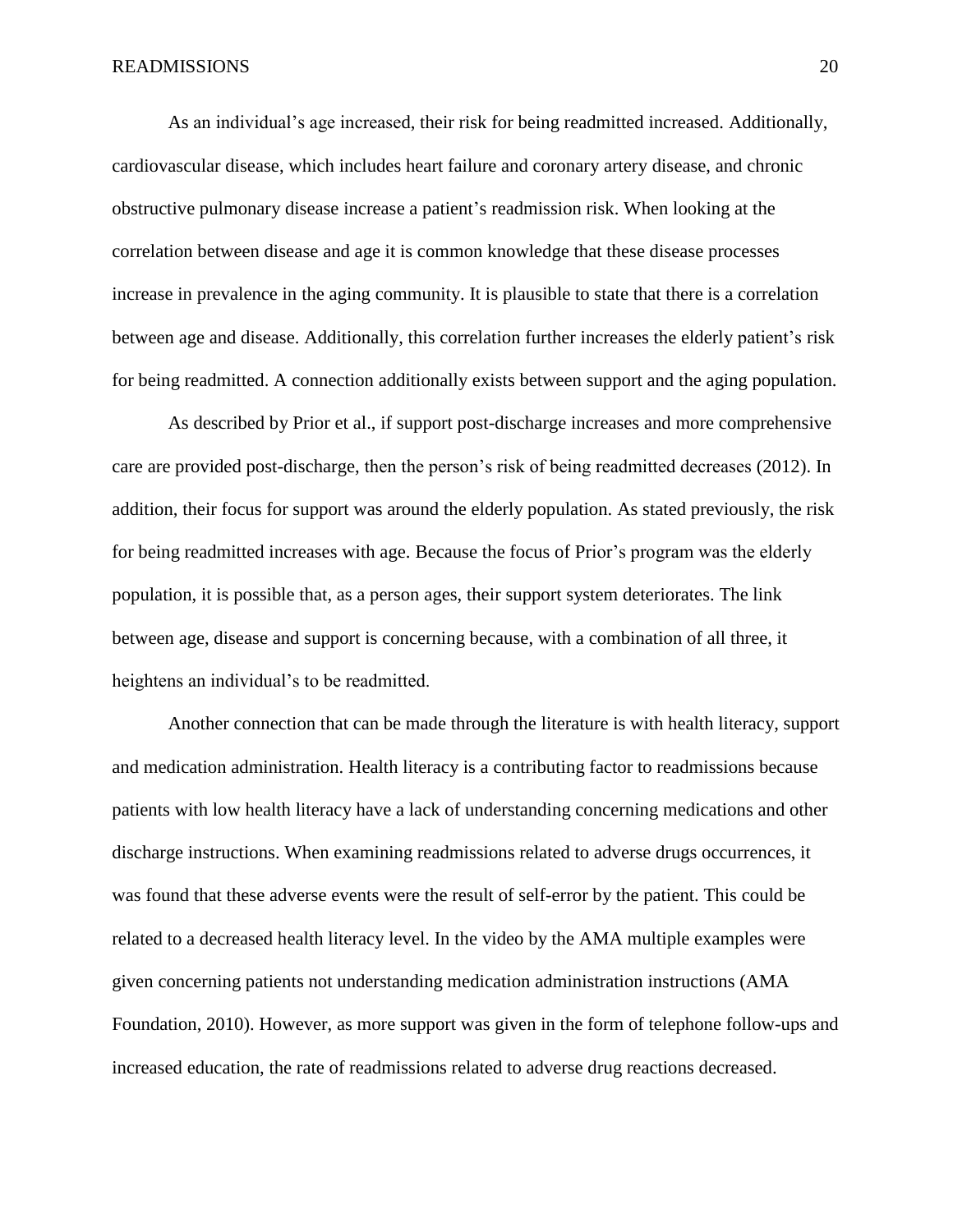Therefore, it can be determined that lack of educational support, in combination with a decrease in health literacy, will lead to adverse drug occurrences, post-discharge, which will result in being readmitted.

## **Staffing and Readmissions**

**The Problem.** Registered nurse staffing ratios affect a hospital's readmission rate. According to McHugh, Berez and Small, "Staffing was measured as the ratio of registered nurse hours per adjusted patient day" (2013, p. 1741). This ratio exemplifies the amount of time a nurse can spend with each patient during that shift. An example of the calculation for one twelve hour shift is a follows:

384 patient hours (32 patients x12 hour shift) 96 nursing hours (8 nurses x 12 hour shift)  $=$  4 hours (the amount of time the nurse spends with each patient)

Another way to evaluate staffing is through a simple nurse to patient ratio. From the example above, if there were eight nurses and thirty-two patients then the ratio would be four patients for each nurse. McHugh et al. discussed that higher levels of nurse staffing (increased nursing hours per patient), compared to lower levels of nurse staffing, decreased the risk for readmissions and jointly ACA penalizations (2013) (see Appendix B for further discussion concerning levels of nursing staff). In addition to a decrease in readmissions a higher staffing level has been shown to improve the nurses' work environment. By having low staffing levels, there was a decrease in patient outcomes, patient satisfaction and negativity in the overall working environment.

**Quality of care.** During a patient's stay in the hospital, nurses are responsible for identifying and appropriately responding to a change in the patient's condition, providing education to the patient and their family on the care being received, providing pre-discharge instructions and helping to determine if the patient is able to be discharged (Tubbes-Cooley,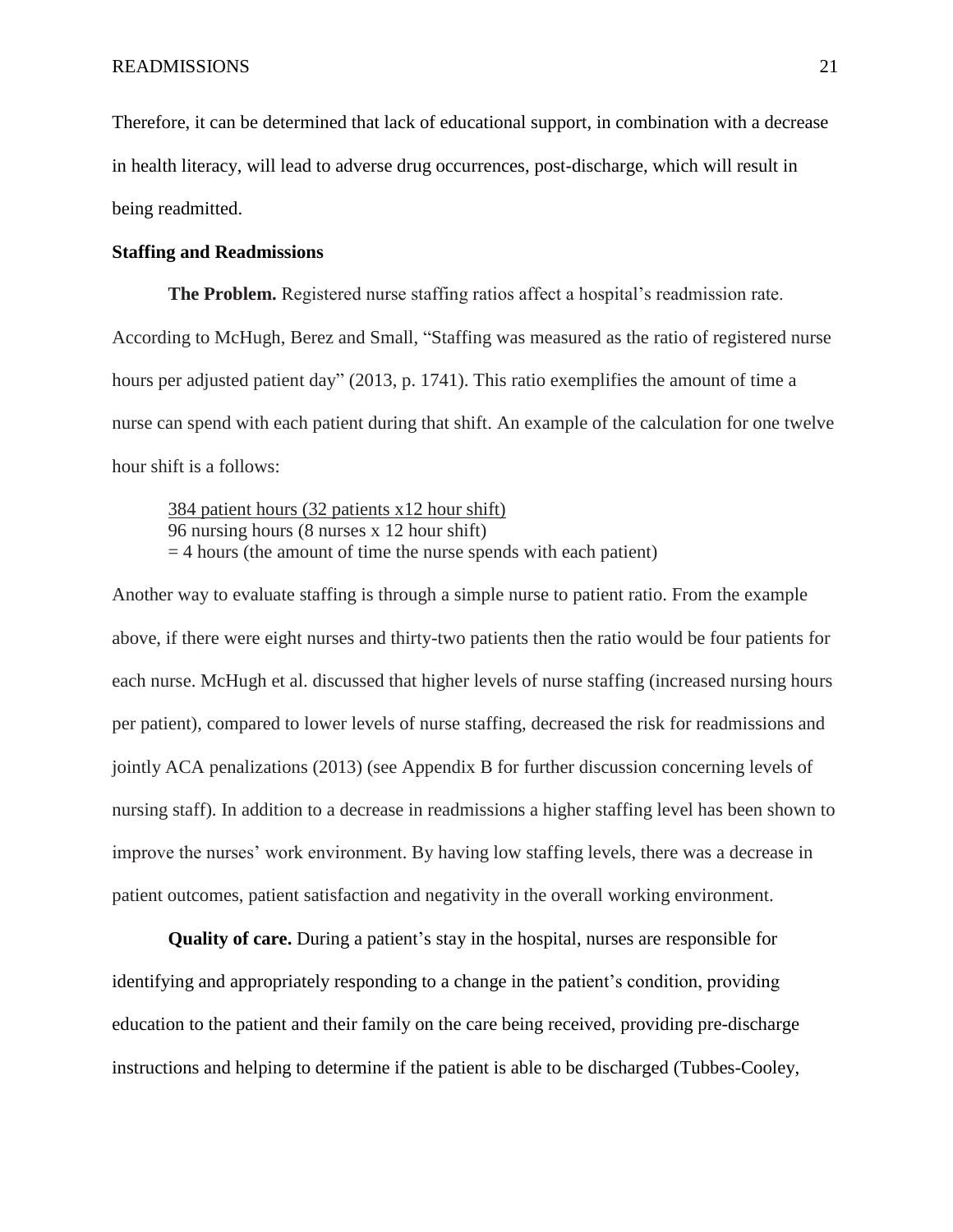Cimiotti, Silber, Sloane & Aiken, 2013). Each of these roles can be affected by the amount of nursing hours per patient during a shift.

When specifically looking at education to prevention readmissions, McHugh and Ma describe it as a continuous process that begins at the initial admission in which the nurse consistently provides education to both the family and patient to prepare them for discharge (2013). Furthermore, many of these patient's reported that thorough discharge education helped them manage self-care post-discharge; "better quality of discharge teaching by nurses was predictive of increased readiness for discharge among parents of hospitalized children, decreased coping difficulty in the weeks following discharge, and ultimately, fewer post discharge readmissions and emergency department visits" (Tubbes-Cooley et al., 2013, p. 2). McHugh et al. discussed how, if there was not enough staff, nurses had an inability to provide thorough discharge instruction, continuous education and assess the patient's knowledge of the instructions (2013). This decrease in the ability of the nursing staff to provide thorough education and adequate discharge instruction, as a result of low levels of staffing, exemplifies how the amount of staff can affect the completeness of the care given. In addition to education, nurses are also responsible for recognizing patient status changes.

One of the main jobs performed by the nurse is recognizing patient status changes in order to prevent further complications (McHugh et al., 2013). Higher levels of nursing staff has been shown to correlate with a decreased mortality rate, an increased ability to rescue a coding patient and increased patient safety measures (McHugh et. al., 2013). McHugh et al. stated that "nurses who work in well-staffed hospitals have the time and the resources to more effectively execute the care processes that influence readmissions. They are also better equipped than other nurses to monitor for complications and adverse events that increase readmission risk." (2013, p.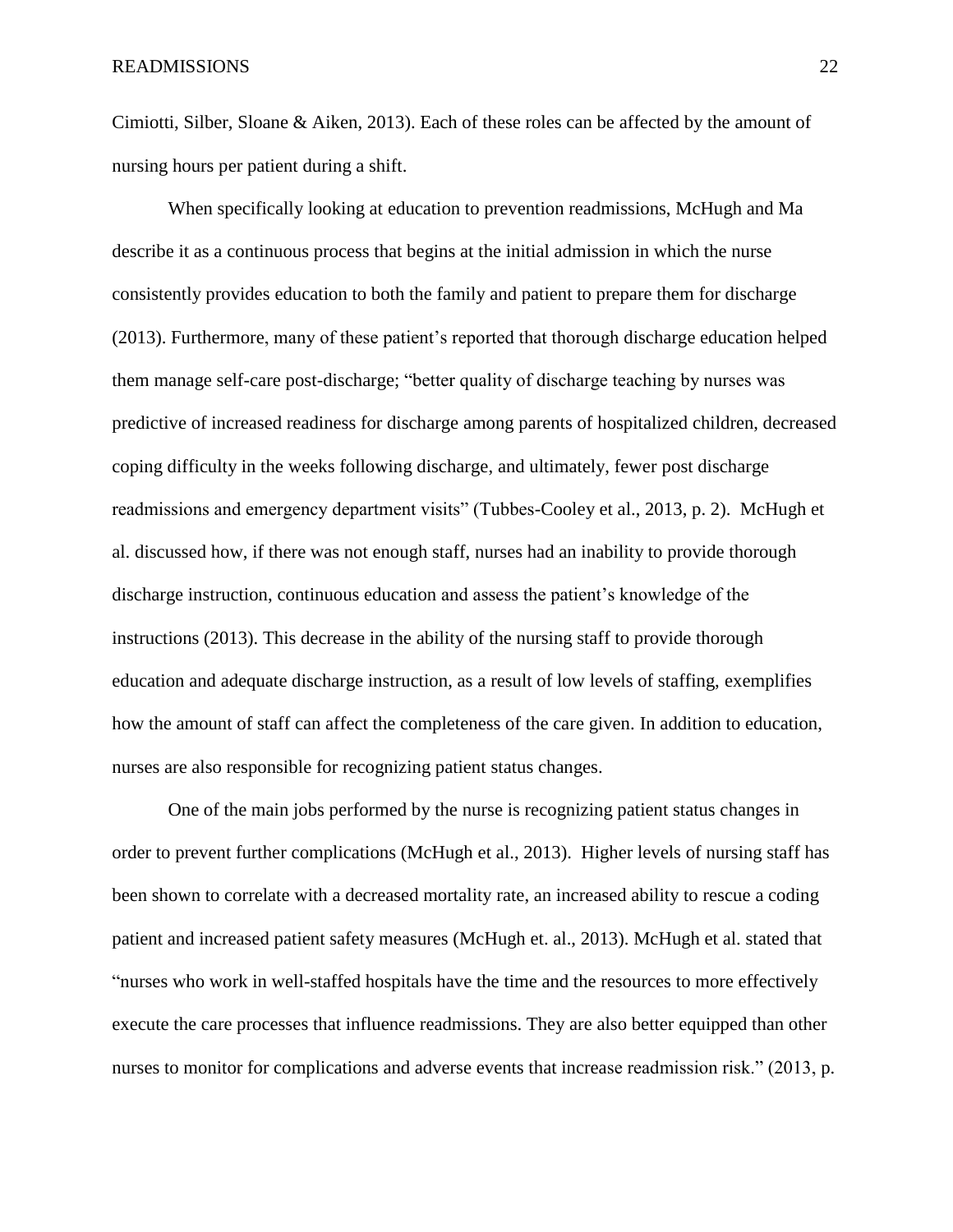1740-1741). Additionally, "Reduced nurse availability, as a consequence of workload, is also thought to result in decreased awareness of patient conditions and needs. Multiple studies have identified unresolved problems during an index hospitalization as likely contributors to readmission" (Tubbes – Cooley et al., 2013, p. 6). As a result of low staffing levels and decreased quality care, an individual's risk for complications during their hospital stay and postdischarge increased.

Specific numeric examples were given to describe the relationship between nursing staff and readmissions. In an example given by McHugh et al., "Estimates suggest that each additional nurse hour per adjusted patient day was associated with 10 percent lower odds of being penalized" (2013, p. 1743). Tubbes-Cooley et al. also stated that "higher average nurse staffing ratios in hospitals [lower registered nursing levels] were strongly and significantly associated with increased odds of readmission for both medical and surgical patients within 15–30 days after discharge" (2013, p. 4) Additionally, patients with complex diseases processes including: heart failure, myocardial infarction and pneumonia were at an increased risk for being readmitted as that patient's nurse's work load increased (McHugh & Ma, 2013). So, as the level of registered nurses increases, the risk of being penalized and the risk for being readmit decreased.

**Environment.** In addition to the amount of nursing staff, the nurse's working environment can affect readmission rates and patient outcomes. McHugh and Ma (2013) discussed the following:

This framework suggests that hospitals organized as better places for nurses to work -- those that value nurses autonomy, excel in frontline manager supervisory ability, incest in staff development, support good nurse-physician relations, have high proportions of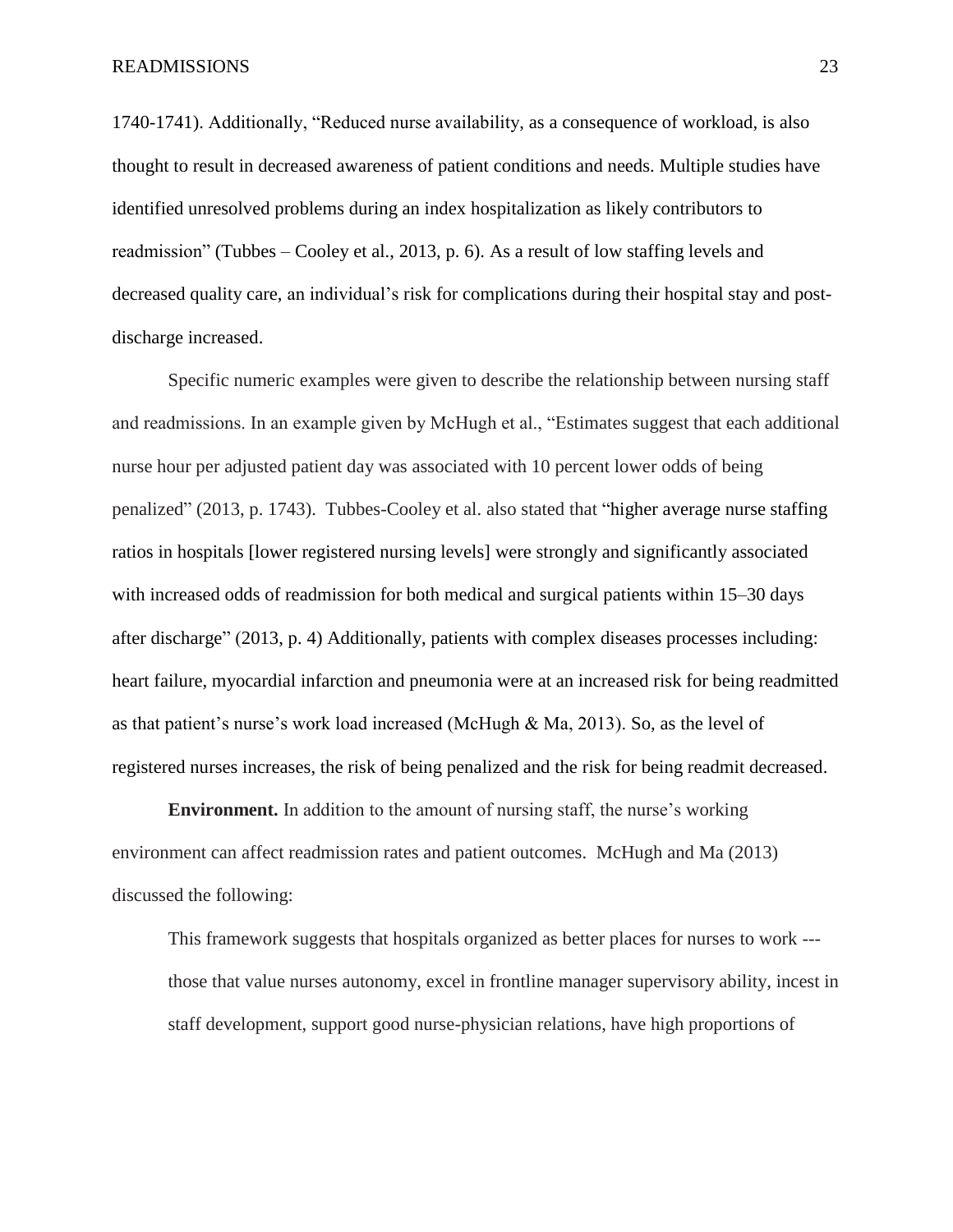educated staff, and staff for manageable workloads empower nurses to provide highquality care resulting in better patient outcomes. (p. 52)

McHugh and Ma further discussed how the desired work environment included the suggested nurse-to-patient ratio and nurses that have a bachelor of science and nursing (BSN) (2013). By having an environment that supports nursing staff in the delivery process of patient care, the staff has a better ability to provide quality care to patients.

**Final thoughts.** Nurse staffing levels, in relation to readmissions, are a multi-faceted issue. From the view point of the nursing staff, an adequate environment, which includes interprofessional communication, high levels of nursing staff and staff with a BSN, is necessary to provide thorough quality nursing care. To fix this issue it will be important to address increasing the amount of nursing staff along with creating a positive working environment. By addressing both, it will be a more comprehensive approach to decrease readmission rates as it relates to nursing staff.

# **Psychological and Physiological Effects on the Patient**

There are multiple causes of stress and other psychological effects on the patient during hospitalization. Edmondson, Green, Halazun and Davidson discussed that a stressful hospital experience was "due to the unfamiliarity of the surroundings, loss of control, fear, and lack of information that patients often endure" (2014, p.1). Additionally, Edmondson et al. further discussed how "subjective stress during hospitalization could occur as the result of disturbed sleep, physical deconditioning, and/or weight loss both during hospitalization and in the days after discharge" (2014, p. 2). Rukundo, Nakasujja and Musis additionally discussed that psychological changes in the hospitalized patient could also be the result of a difficulty in coping with a decrease in independence as a result of their illness, lack of a significant partner and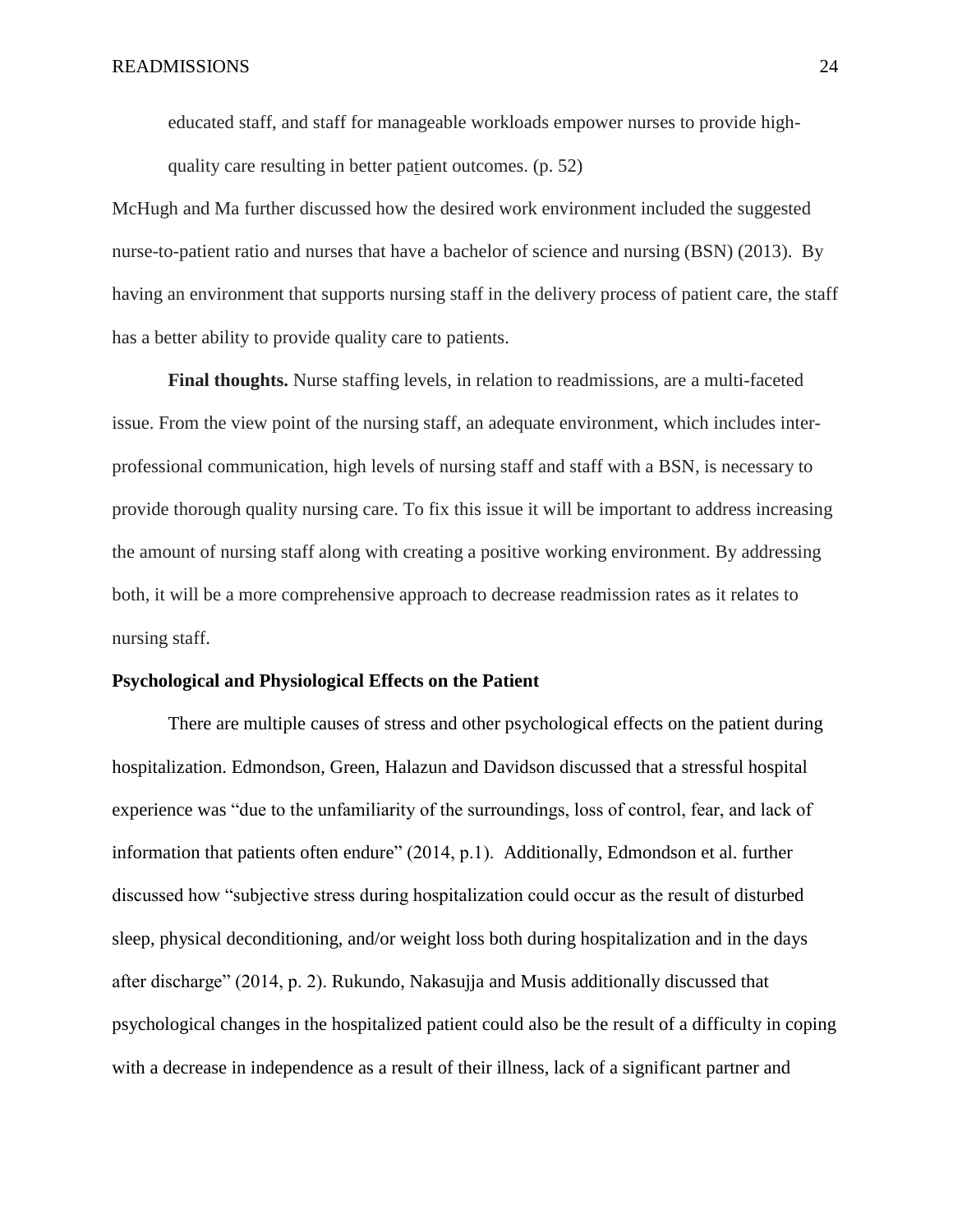previous hospitalizations (2013) Edmondson et al. further explained that, due to the stressful experience within the hospital, after discharge the patients are at risk for infection because of a weakened immune system and that higher levels of stress can lead to an increased risk for readmission into the hospital (2014). Stollings and Caylor stated that "this constellation of impairments and complications was termed *post intensive care syndrome* by the Society of Critical Care Medicine (SCCM)" (2015, p. 1315). This post intensive care syndrome is the combination of both psychological and physiological effects on the patient post-discharge.

The primary psychological disorder, which develops post-discharge, discussed in the literature was PTSD; "Patients with PTSD may be left with vivid flashbacks of memories of painful procedures or delirious hallucinations as well as symptoms of anxiety and depression lasting months to years after recovery from the illness that led to their ICU stay" (Stollings & Caylor, 2015, p. 1316). Strollings and Caylor discussed how "posttraumatic stress disorder (PTSD) occurs in 5–64% of patients after ICU discharge" (2015, p. 1316). Rukundo et al. additionally explained how medications that are administered in the hospital may cause an exacerbation of underlying psychological disorders or may cause a new psychological disorder to develop (2013). In general, Rukundo et al. found that most patients with psychological disorders met the criteria for a specific diagnosis and half of those patients had two psychological diagnoses (2013). Overall, the main psychological effect experienced by the patient was PTSD after hospitalization.

In order to prevent this ongoing post intensive care syndrome, nurses need to be aware of possible psychological effects that may occur post-discharge. Additionally, nurses need to set up interventions to prevent post invasive care syndrome. These interventions may include: cluster care, constantly orienting the client to their surroundings, maintaining the patient's sense of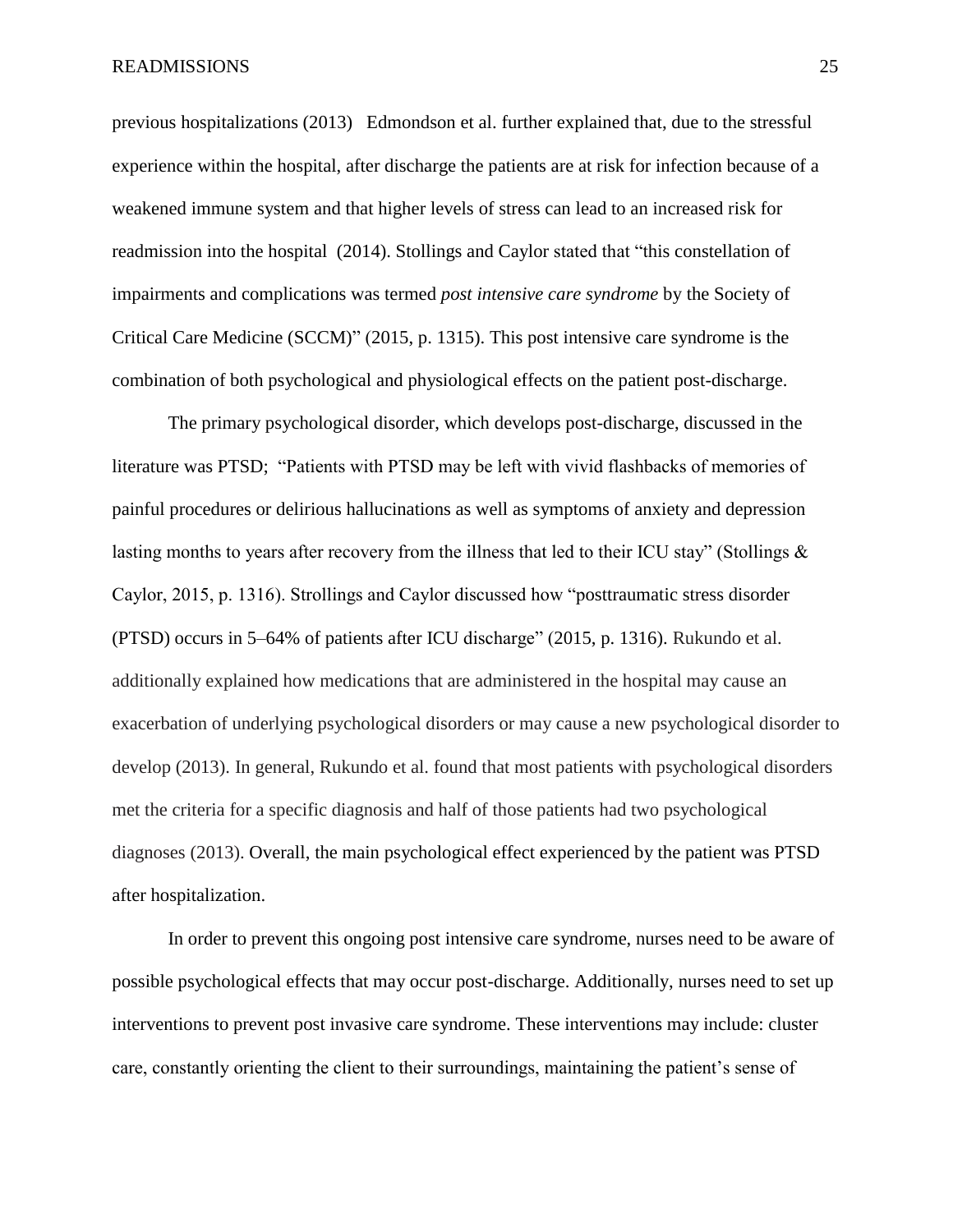autonomy, proper nutrition and fluid intake and continuous education. First, by providing cluster care, which is when the nurse preforms multiple nursing tasks at once, it will allow for longer rest periods for the patient throughout the shift. Second, by constantly orienting the patient and providing continuous education, it will increase the patient's awareness of their surroundings. Third, by maintaining the patient's autonomy it allows the patient to have a sense of control over their care. Finally, by ensuring that the patient's nutritional needs are meet it will decrease the risk weight loss during their stay. In connections with the needed interventions implemented by the nurse, it will also be important prevent readmissions because as stated previously, if the patient is readmitted it places them at a higher risk for psychological and physiological distress.

#### **Conclusion**

#### **Introduction**

The purpose of this body of research was to examine the multifaceted issue of patients being readmitted into acute healthcare settings. This issue was examined through four research questions. The first question evaluated the effectiveness of the ACA and HRRP to determine if this legislation reduced national readmission rates. Secondly, the different factors associated with an individual being readmitted were assessed. These factors included: age, disease, health literacy levels, community factors, quality of care and medication administration. In addition, all of the different factors were evaluated to determine if a connection existed between them. Thirdly, the relationship between staffing levels and patient levels were examined to determine if a relationship existed between these two levels and how this relationship affected readmission rates. Finally, the psychological and physiological effects on the patient were researched to determine how being admitted to the hospital affected the patient.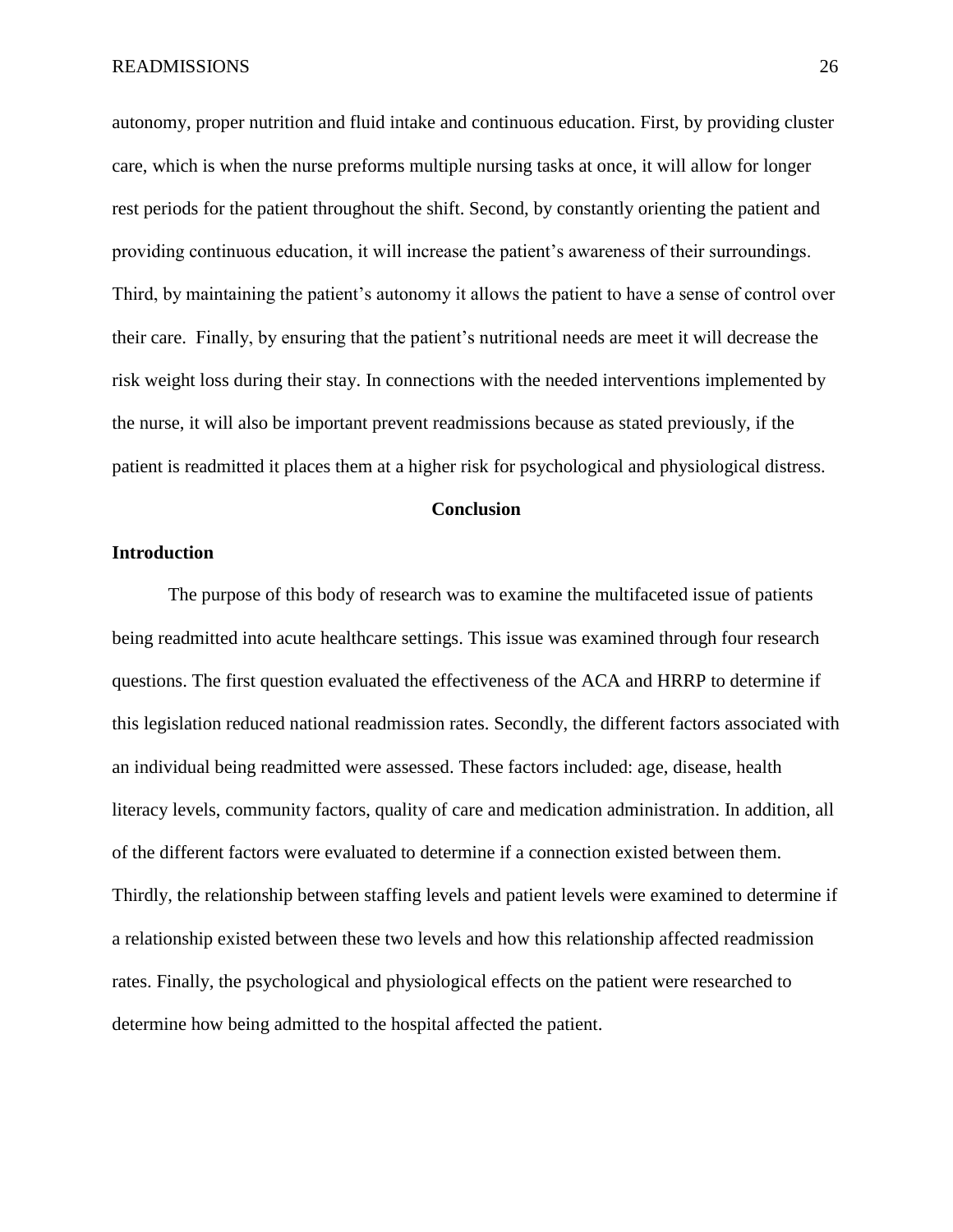# **Summary of the Findings**

After a thorough examination of the research, concerning the ACA legislation, the findings were inconclusive. Multiple researchers that have evaluated the ACA stated that there was a decrease in readmission rates. However, it was additionally found that a direct way to evaluate the ACA is currently non-existent because there are multiple factors associated with readmissions. In order to evaluate how the ACA legislation exclusively affects the readmission rate, extrinsic factors need to be acknowledged and accounted for in the research process and data evaluation. Within this body of research, it was determined that, even though there has been a slight decrease in the readmission rate, it is unclear whether this trend was affected by the ACA legislation. Additionally, it was concerning that a direct method of evaluating the legislation did not exist because the ACA penalizes hospitals. If legislation is not effective, it does not justify penalizing hospitals for their readmissions.

When evaluating the different risk factors for an individual to be readmitted, there was continuity within the findings. After examining age, it was found that as a person ages, their risk for being readmitted increased. Specifically it was found that, when the patient reaches seventy and above, their risk for being readmitted rises exponentially. The next factor that was examined was disease. From the the literature, different disease processes were found to be common amongst readmitted patients. These disease processes included: coronary artery disease, chronic obstructive pulmonary disease, pneumonia and myocardial infarction. In one of the connections that was made, it was determined that, as an individual aged, the prevalence for these disease processes increased.

Additionally, there was a connection between health literacy, community support and medications. As an individual's literacy level decreased their risk for being readmitted increased.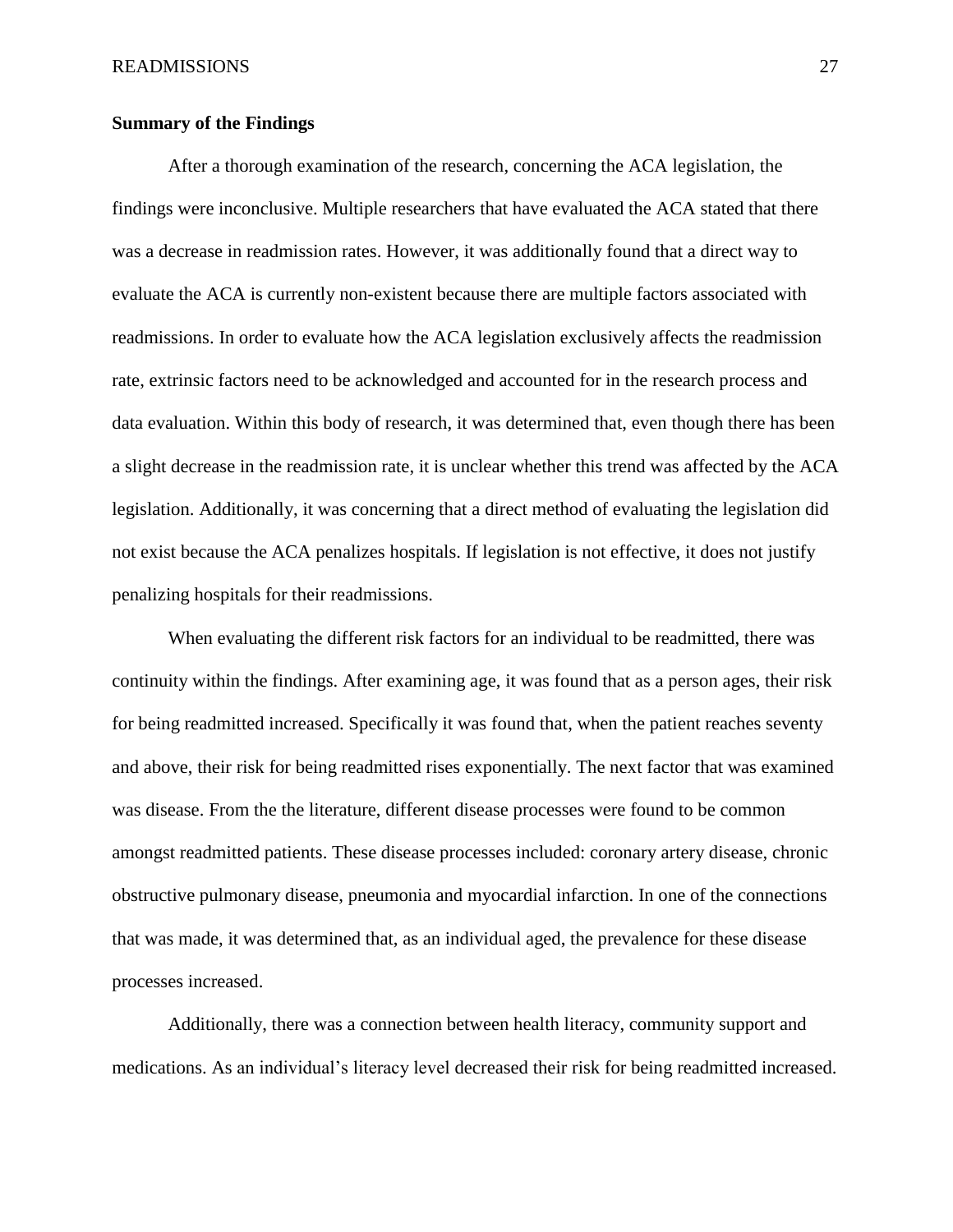This increase was the result of a lack of understanding concerning overall management of their disease, specifically medication administration. When examining different issues related to medication administration, the main reason for adverse drug reactions originated from poor understanding of the education, by the patient, concerning self-administration of the drugs. Additionally, as more drugs were added to the medication regimen, there was an increased risk for an adverse drug occurrence. It was jointly discussed how drugs, including: anticoagulants, medications for cholesterol, cardiovascular drugs, neurological drugs, and antibiotics, were the leading cause of readmissions due to inaccurate self-administration. The availability, or access to the medication, also contributes to increasing an individual's risk for being readmitted. In connection with medication administration and health literacy, community factors were shown to affect someone's risk for being readmitted. One aspect of the community that was assessed was access to care. When there was an increase in availability of primary healthcare providers within an area, ER and hospital admissions decreased. From the findings it was determined that, as an individual receives more community support through a home based health care team, their risk for being readmitted decreased. If the individual was receiving the necessary community support post-discharge, it heightened their ability receive further education and guidance on selfadministration of medications. Additionally, if there was a gap in knowledge as a result of health literacy, the healthcare team was able to provide continuous education and care within the community setting. Finally, the last factor evaluated was the quality of care. If a patient's care was not fully completed and there was inadequate management of the patient's chronic disease process within the hospital setting, the risk for being readmitted increased. Additionally, if predischarge activities including providing a transition program and thorough education were not fully provided or were omitted, the patient's risk for being readmitted increased.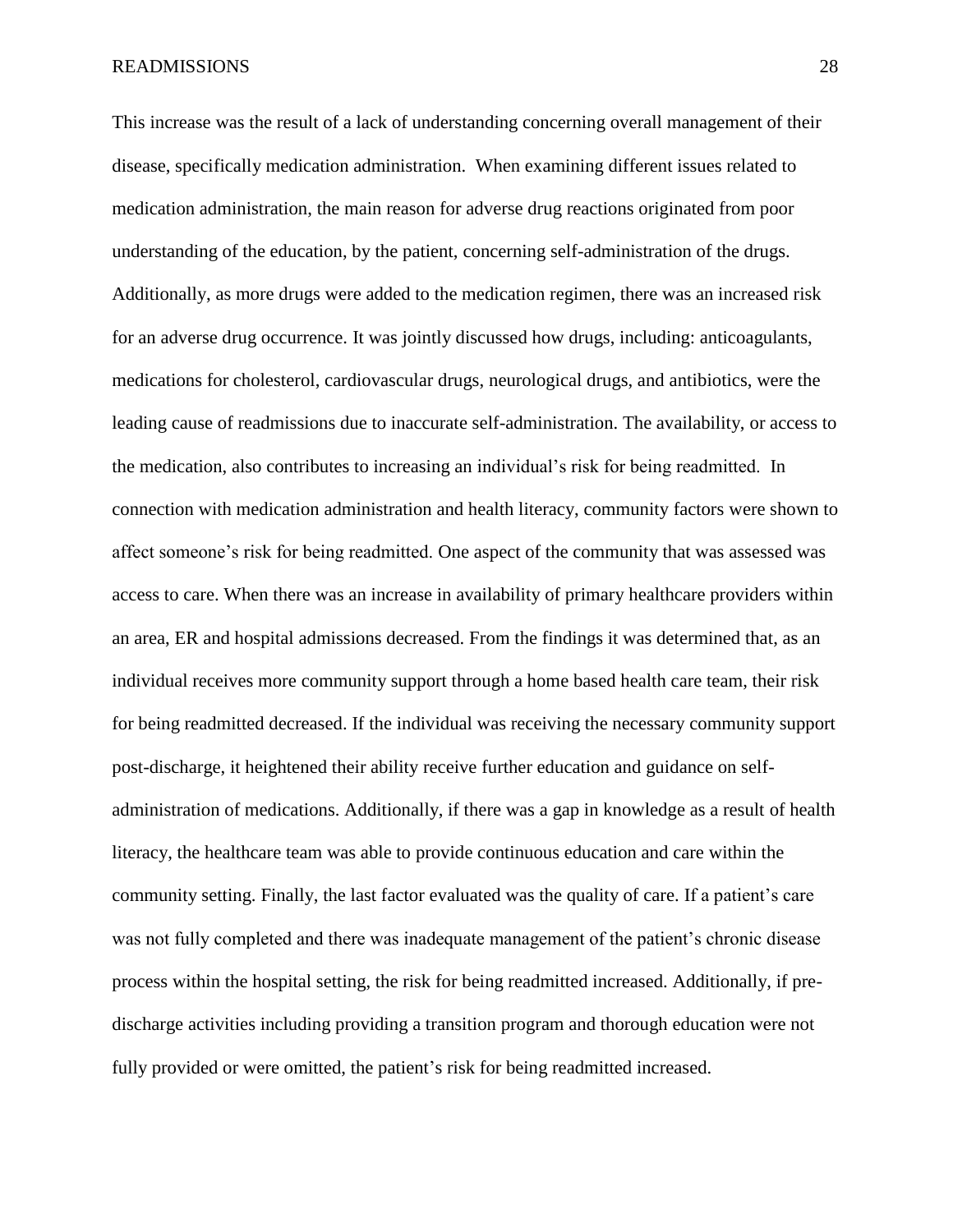After thoroughly examining the relationship between staffing levels and a patient's risk for being readmitted, two conclusions were made. First, as the levels of staffing decreased, the quality of care received decreased. Quality of care included: detecting changes in the patient's condition and responding to these changes quickly to prevent complications, thorough education concerning the disease process and the care received and adequate education for pre-discharged patient. So, as the nurse staffing levels decreased, their ability to perform all of these tasks decreased which led to poor patient outcomes and readmissions. Secondly, it was found that, as nurse staffing levels decreased, the overall working environment became a negative verses positive environment. When the working environment was a negative environment, it was found that patient outcomes additionally decreased.

Finally, the last topic that was examined was the psychological and physiological effects on the patient during and after a hospital admission. It was found that the stress for being admitted compromised the patient's immune system during their hospital stay and postdischarge. This left them susceptible to infection during and after their hospital stay. When evaluating the psychological effects of hospitalization, both PTSD and post invasive stress syndrome were found to affect patients. In addition, it was found that medications may cause an exacerbation of an underlying psychological disorder. Finally, it was concluded that nursing staff can formulate specific interventions to decrease stress during hospitalization and therefore decrease the patient's risk for a compromised immune system and psychological disorders. These interventions included: cluster care, constantly orienting the patient to their surroundings, maintaining the patient's sense of autonomy, proper nutrition and fluid intake and continuous education.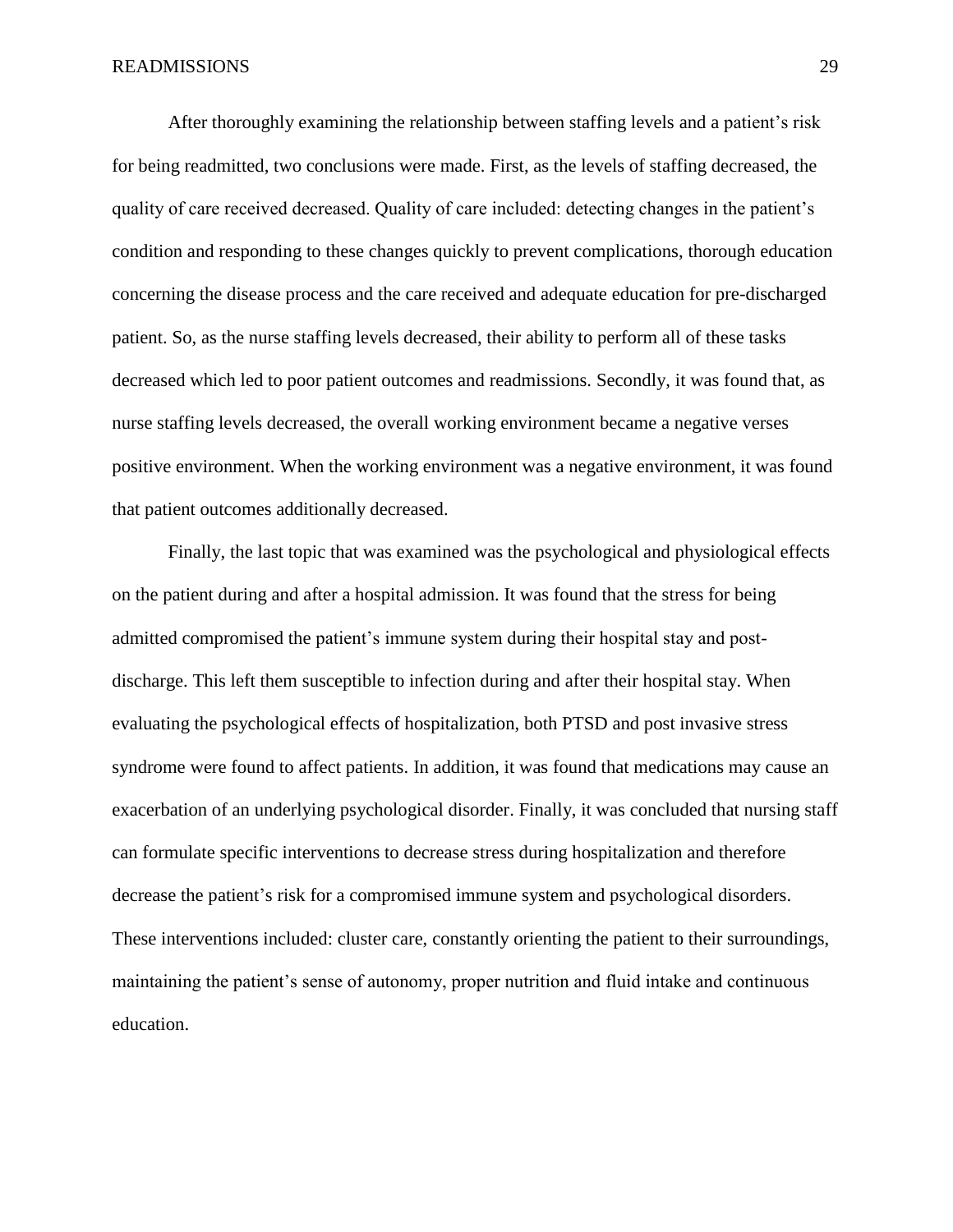# **Relevance and Application**

To prevent readmissions it will involve multiple health disciplines in addition to nursing. One of the disciples that this research is relevant towards is social work. One of their main functions is to verify that an adequate support system exists post-discharge. Additionally, if this support is inadequate or nonexistent, the social worker provides the patient with support through community resources. Another disciple that is relevant to this research is pharmacists. Medications are a main cause for readmissions. This is due in part to lack of understanding concerning the self-administration of these medications. Pharmacists should continue to place emphasize on the necessary education for each medication filled for a patient.

Overall this body of research is relevant to the community as a whole. It further emphasizes that to fix this issue it is not straightforward. Rather than simply penalizing hospitals, in order to reverse the readmission rate it will involve multiple resources to address each patient's unique risk factors for being readmitted.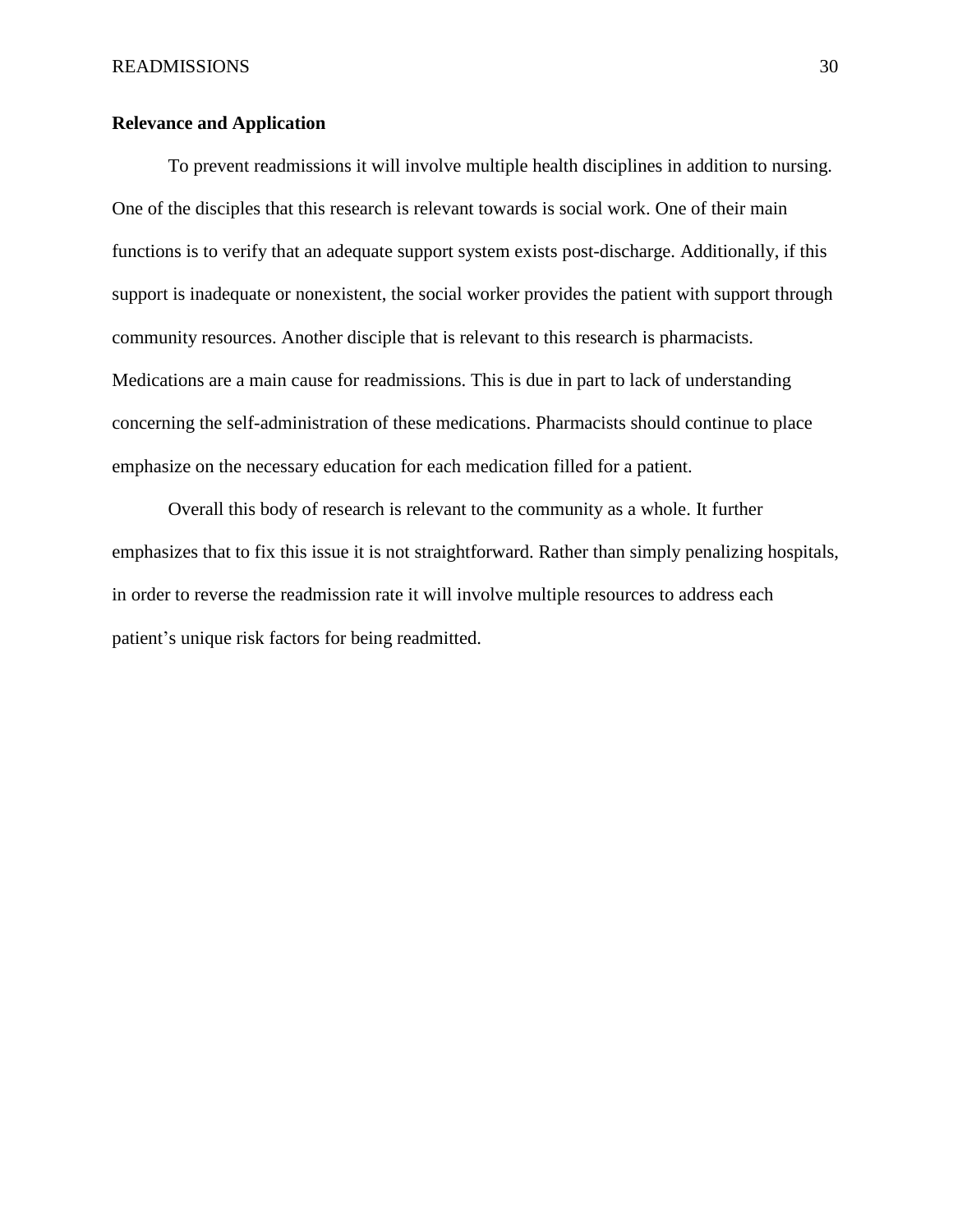#### **References**

(2014). "Center for Medicare and Medicaid Services Medicare". Retrieved from https://www.cms.gov/.

AMA Foundation. (2010, August 28). Health literacy and patient safety: Help patients understand [Video file]. Retrieved from https://www.youtube.com/watch?v=cGtTZ\_vxjyA.

- Blumenthal, D., Abrams, M. & Nuzum, R. (2015). The affordable care act at 5 years. *The New England Journal of Medicine, 372*(25), 2451-2458.
- Boccuti, C. & Casillas, G. (2015) *Aiming for fewer hospital u-turns: The medicare hospital readmission reduction program*. Retrieved from [http://files.kff.org/attachment/issue](http://files.kff.org/attachment/issue-%09brief-aiming-for-fewer-hospital-u-turns-the-medicare-hospital-readmission-reduction-%09program)[brief-aiming-for-fewer-hospital-u-turns-the-medicare-hospital-readmission-reduction](http://files.kff.org/attachment/issue-%09brief-aiming-for-fewer-hospital-u-turns-the-medicare-hospital-readmission-reduction-%09program)[program](http://files.kff.org/attachment/issue-%09brief-aiming-for-fewer-hospital-u-turns-the-medicare-hospital-readmission-reduction-%09program)
- Edmondson, D., Green, P., Ye, S., Halazun, H. J. & Davidson, K. W. (2014) Psychological stress and 3-day all-cause hospital readmission in acute coronary syndrome patients: An observational cohort study. *PLOS, 9*(3), 1-4.
- Gerhardt, G., Yemane, A. Hickman, P., Oelschlaeger, A., Rollins, E. & Brennan, N. (2013) Data Shows Reduction in Medicare Hospital Readmission Rates During 2012. *Medicare & Medicaid Research Review, 3*(2), 1-12.
- Green Boesen, K. A., Leal, S., Sheehan, V. C., & Sobolik, R. (2015). Hospital Readmissions Reduction Program: Implications for pharmacy. *American Journal Of Health-System Pharmacy*, *72*(3), 237-244.
- Harrin, J., St. Andre, J., K., Joshi, M.S., Audet, A. J., & Hines, S. C. (2015). Community Factors and Hospital Readmission Rates. *Health Services Research, 50*(1), 20-39.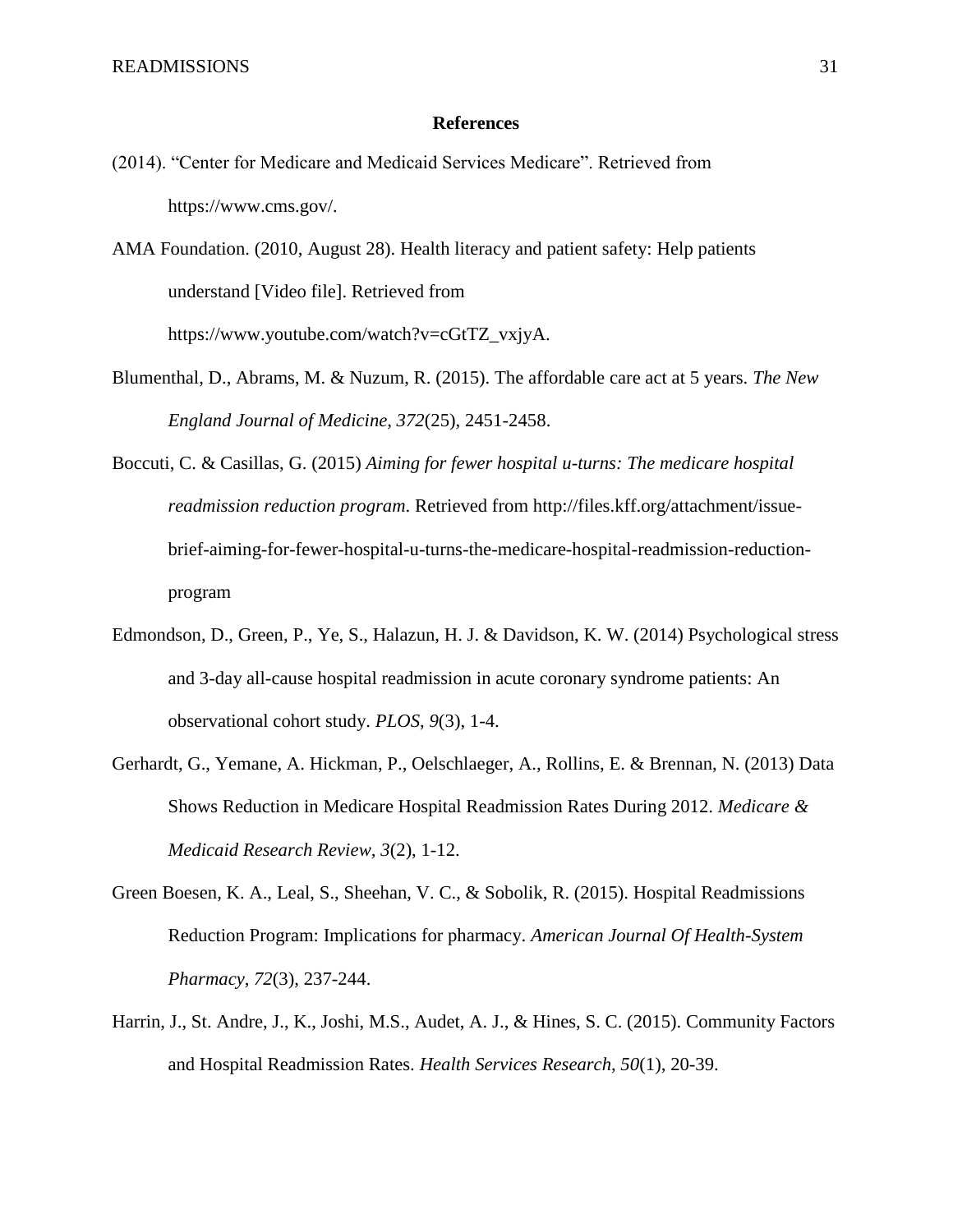- Kirkham, H. S., Clark, B. L., Paynter, J., Lewis, G. H., & Duncan, I. (2014). The effect of a collaborative pharmacist-hospital care transition program on the likelihood of 30-day readmission. *American Journal Of Health-System Pharmacy*, *71*(9), 739-745.
- McHugh M. D., Berez J. & Small D.S. (2013). Hospitals with higher nurse staffing had lower odds of readmissions penalties then hospitals with lower staffing. *Health Affairs, 32*(10), 1740-1746.
- McHugh M. D. & Ma, C. (2013) Hospital nursing and 30-day readmissions among medicare patients with heart failure, acute myocardial infarction, and pneumonia. *Medical Care, 51*(1), 52-59.
- Mitchell, S. E., Sadikova, E. & Jack, B. A. (2012). Health literacy and 30-day postdischarge hospital utilization. *Journal of Health Communication,17*, 325-338.
- Morrissey, J. (2015). Surrounding patients with support: To reduce readmissions, hospitals connect high-risk populations with creative, life-changing services. *Population Health*, 8- 11.
- Prior, M.K., Bahret, B.A., Allen, R.I. & Pasupuleti, S. (2012). The efficacy of a senior outreach program in the reduction of hospital readmissions and emergency department visits among chronically ill seniors. *Social Work in Health Care, 51*(4), 345-360.
- Rukundo, Z. G., Nakasujja, N. & Musisi, S. (2013). Psychological distress among adults admitted to medical and surgical words of a regional referral hospital, Uganda. *African Health Sciences, 13*(1), 82-86.
- Scott, I. A., Shohag, H., & Ahmed, M. (2014). Quality of care factors associated with unplanned readmissions of older medical patients: a case-control study. *Internal Medicine Journal*, *44*(2), 161-170.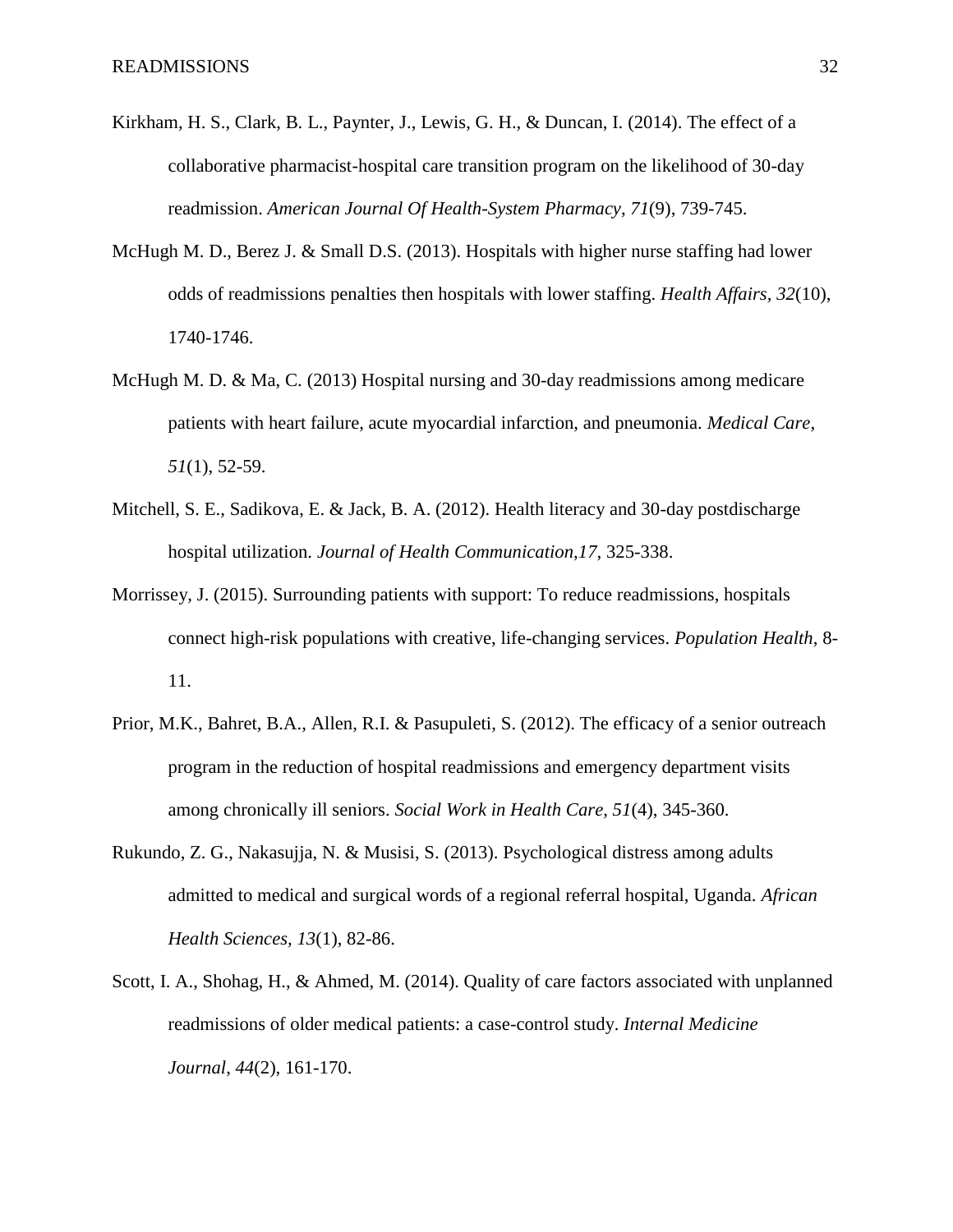- Stollings, J. L. & Caylor, M. M. (2015). Postintensive care syndrome and the role of a follow-up clinic. *American Journal Health-System Pharmacology, 72*, 1315-1323.
- Tubbs-Cooley, H. L., Cimiotti, J. P., Silber, J. H., Sloane, D. M. & Aiken, L. H. (2013) An observational study of nurse staffing ratios and hospital readmission among children admitted for common conditions. *BMJ Quality Safety,* 1-8.
- White, B., Carney, P. A., Flynn, J., Marino, M., & Fields, S. (2014). Reducing hospital readmissions through primary care practice transformation. *Journal Of Family Practice*, *63*(2), 67-74.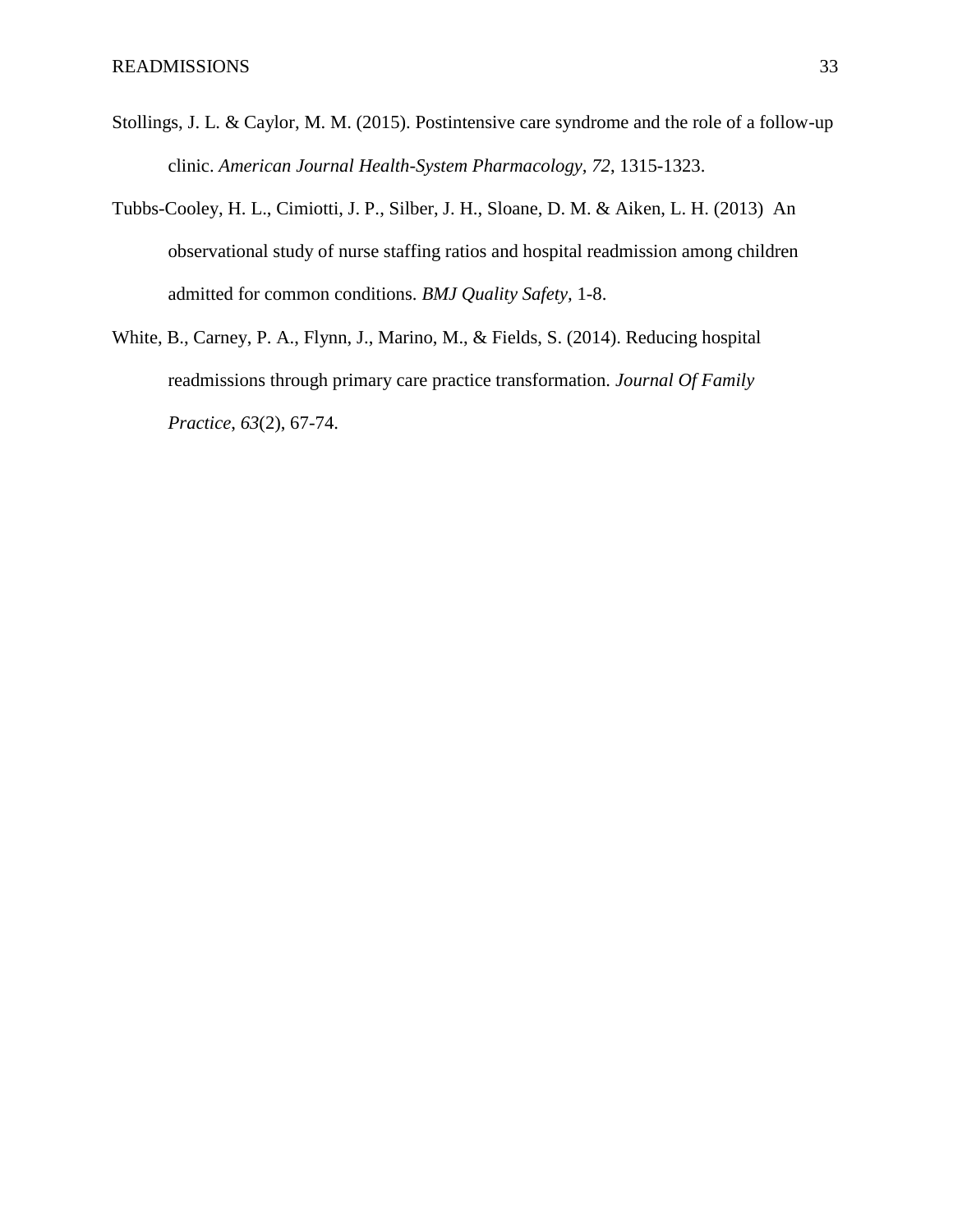# Appendix A

Patient characteristics by condition seen in readmission from McHugh & Ma's (2013) research

# analysis

# TABLE 1. Patient Characteristics by Condition

| <b>Patient Characteristics</b>              | Heart Failure ( $N = 171,883$ )<br>No. $(\%)$                                             | Myocardial Infarction $(N = 62,394)$<br>No. $(\%)$                           | Pneumonia ( $N = 141,404$ )                                                 |
|---------------------------------------------|-------------------------------------------------------------------------------------------|------------------------------------------------------------------------------|-----------------------------------------------------------------------------|
|                                             |                                                                                           |                                                                              |                                                                             |
| Second most frequent                        | 12,961 (32.4)<br>Renal failure<br>1718(4.3)                                               | 1850(15.3)<br>Coronary atherosclerosis                                       | Pneumonia<br>5318 (21.1)<br><b>COPD</b>                                     |
| Third most frequent<br>Fourth most frequent | Cardiac dysrhythmias<br>1398(3.5)<br>Pneumonia                                            | 1696(14)<br>Acute myocardial infarction<br>1000(8.2)<br>Cardiac dysrhythmias | 1966(7.8)<br><b>Heart</b> failure<br>1764(7.0)                              |
| Fifth most frequent                         | 1330(3.3)<br><b>COPD</b>                                                                  | 497 $(4.1)$<br>Nonspecific chest pain                                        | Respiratory failure<br>1009(4.0)<br>Septicemia                              |
| Sixth most frequent                         | 1223(3.1)<br>Coronary atherosclerosis/heart disease<br>5139 (3.0)                         | 469(3.9)<br>Complications of device or procedure                             | 720 (2.9)<br>Urinary tract infection                                        |
| Seventh most frequent                       | Respiratory failure<br>5070 (2.9)                                                         | 421(3.5)<br>Pneumonia<br>353(2.9)                                            | 622(2.5)<br>Cardiac dysrhythmias                                            |
| Eighth most frequent                        | Hypertension with complications<br>4366(2.5)                                              | Renal failure<br>308(2.5)                                                    | 564(2.2)<br><b>Renal failure</b>                                            |
| Ninth most frequent<br>10th most frequent   | Complications of device or procedure<br>4314(2.5)<br>Urinary tract infection<br>3111(1.8) | Respiratory failure<br>285(2.4)<br>Gastrointestinal hemorrhage<br>282(2.3)   | 521(2.1)<br>Intestinal infection<br>518(2.1)<br>Fluid/electrolyte disorders |

COPD indicates chronic obstructive pulmonary disease; IQR, interquartile range.